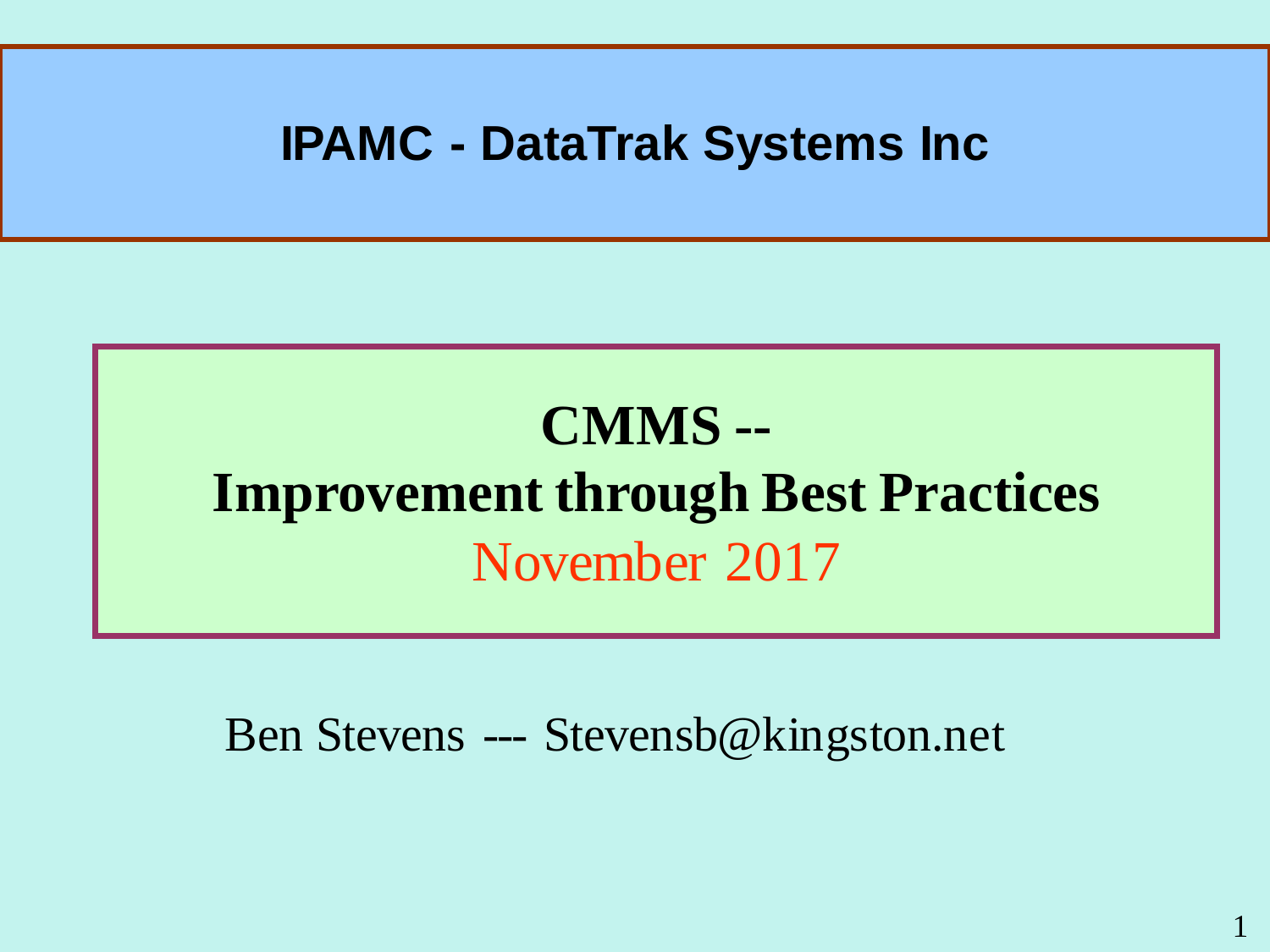#### WMS – MMS - CMMS - EAM – ERP

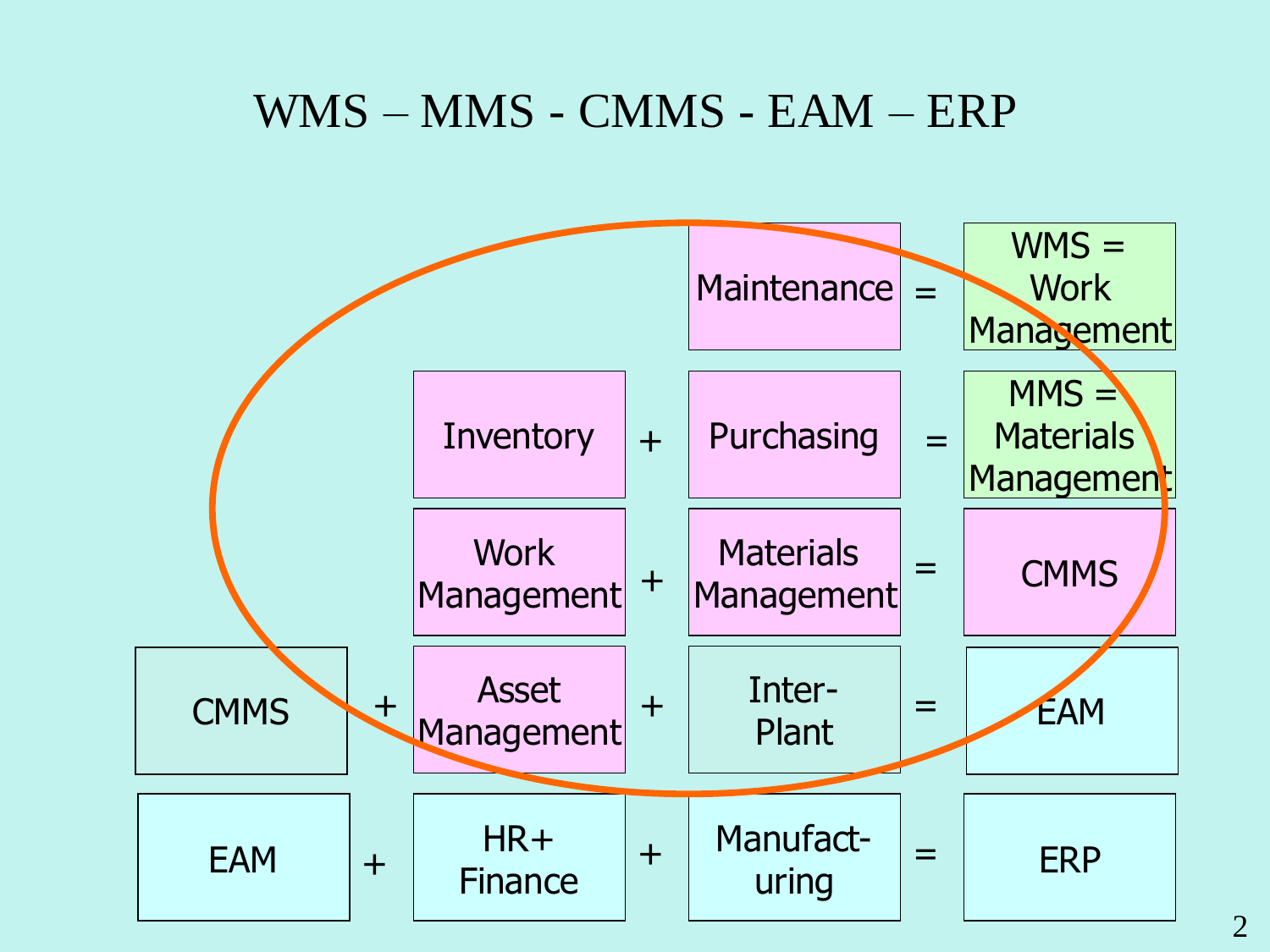**Phase 0 – Manual operation, no CMMS**

# CMMS Evolution

**Phase 1: Automate Forms: Work Orders Purchase Orders Issue slips Time cards Specifications**

**Phase 2: Automate Processes: Work Request/Work Order Work Order/ Material Issue Work Order/ Purchasing**

**Phase 3: Use of Workflow, Work Management Emergence of CMMS Merge and eliminate tasks Streamline functions**

**Phase 4: Analysis, Information, Knowledge Base, Integration with Decision Tools to improve the quality of Maintenance** 

**Project led by IT; KPI's are IT efficiency, database type** 

30%

**Project led by IT; KPI's are IT efficiency, database type, degree of integration** 

40%

**Project led by Business Unit; KPI's are cost reduction, materials usage employee productivity** 

25%

**Project led by Maintenance; KPI's are equipment reliability, number of failures, quality of maintenance, use of best practices**

5%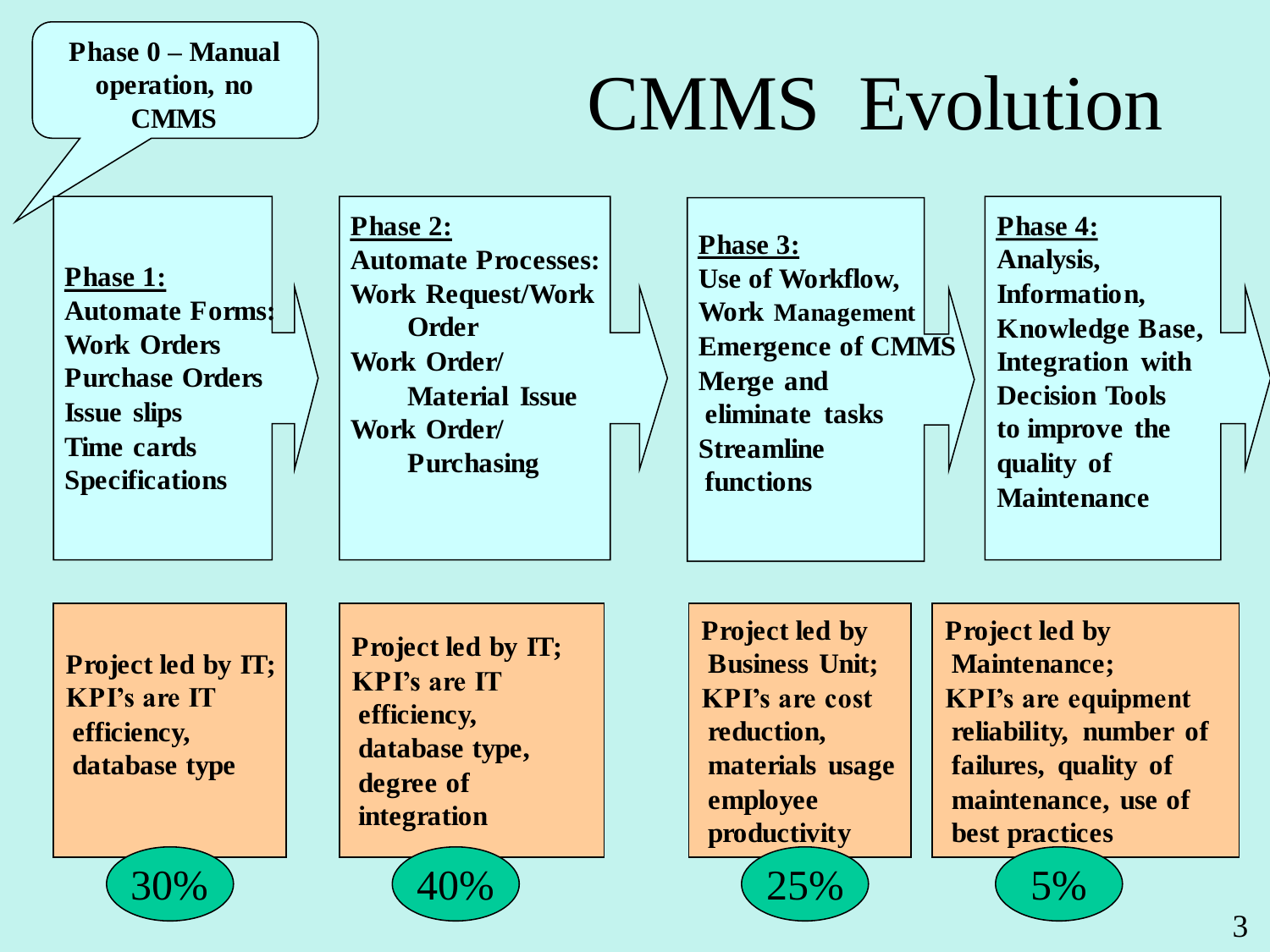#### **The Anatomy of a CMMS**

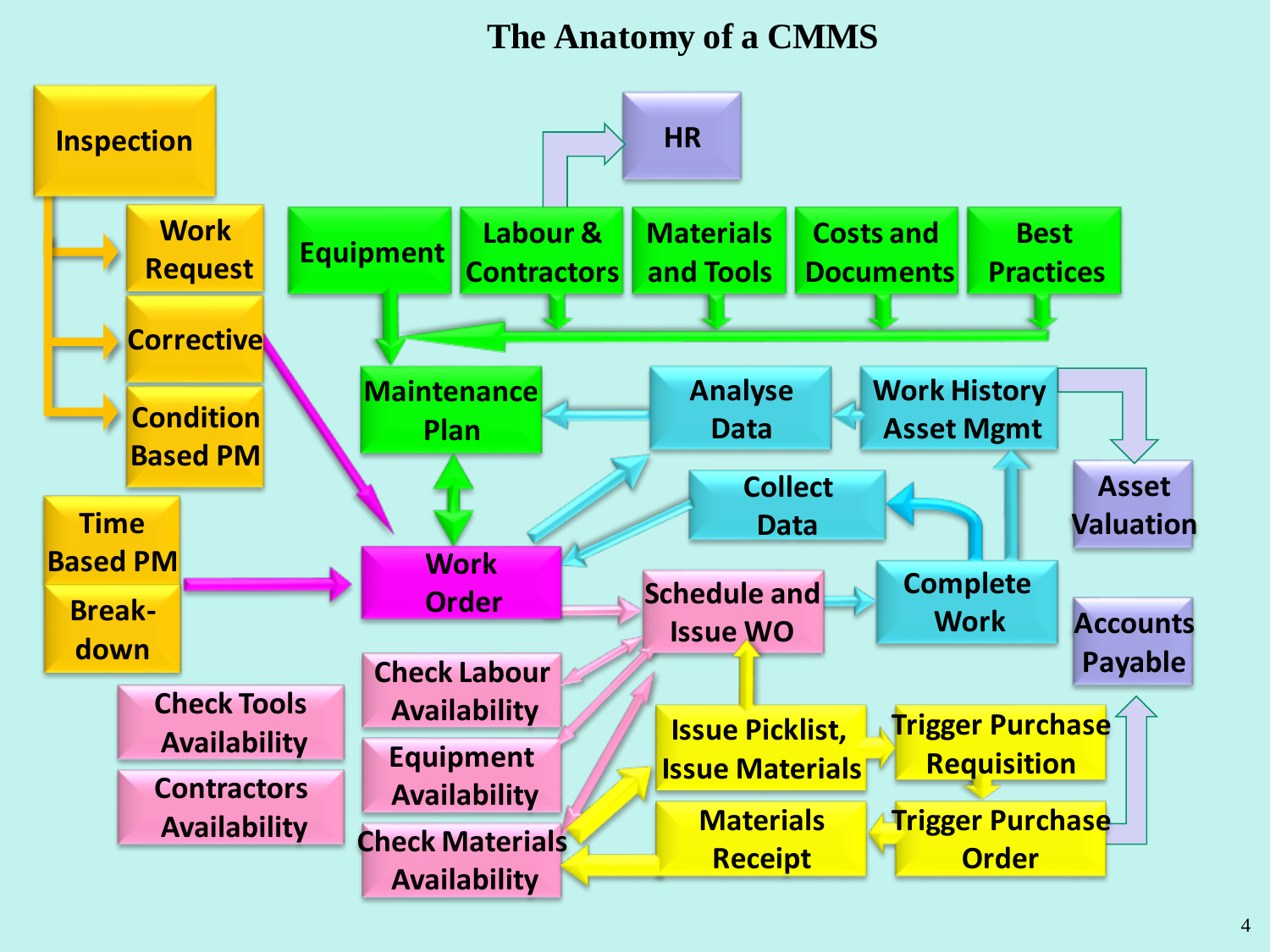# CMMS Objectives

#### **Rank them 1->11 for your business.**

| $\mathbf{1}$    | To get the work order process under control             |  |
|-----------------|---------------------------------------------------------|--|
| $\overline{2}$  | To better organize spare parts                          |  |
| $\overline{3}$  | To plan procurement around future maintenance<br>demand |  |
| $\overline{4}$  | To produce better work orders                           |  |
| $\overline{5}$  | To collect better data                                  |  |
| 6               | To act as the basis for measuring performance           |  |
| $7\phantom{.0}$ | To reduce costs                                         |  |
| 8               | To improve reliability and reduce breakdowns            |  |
| 9               | To improve Physical Asset Management                    |  |
| 10              | To increase the ROI/Profitability of the business       |  |
| 11              | Others                                                  |  |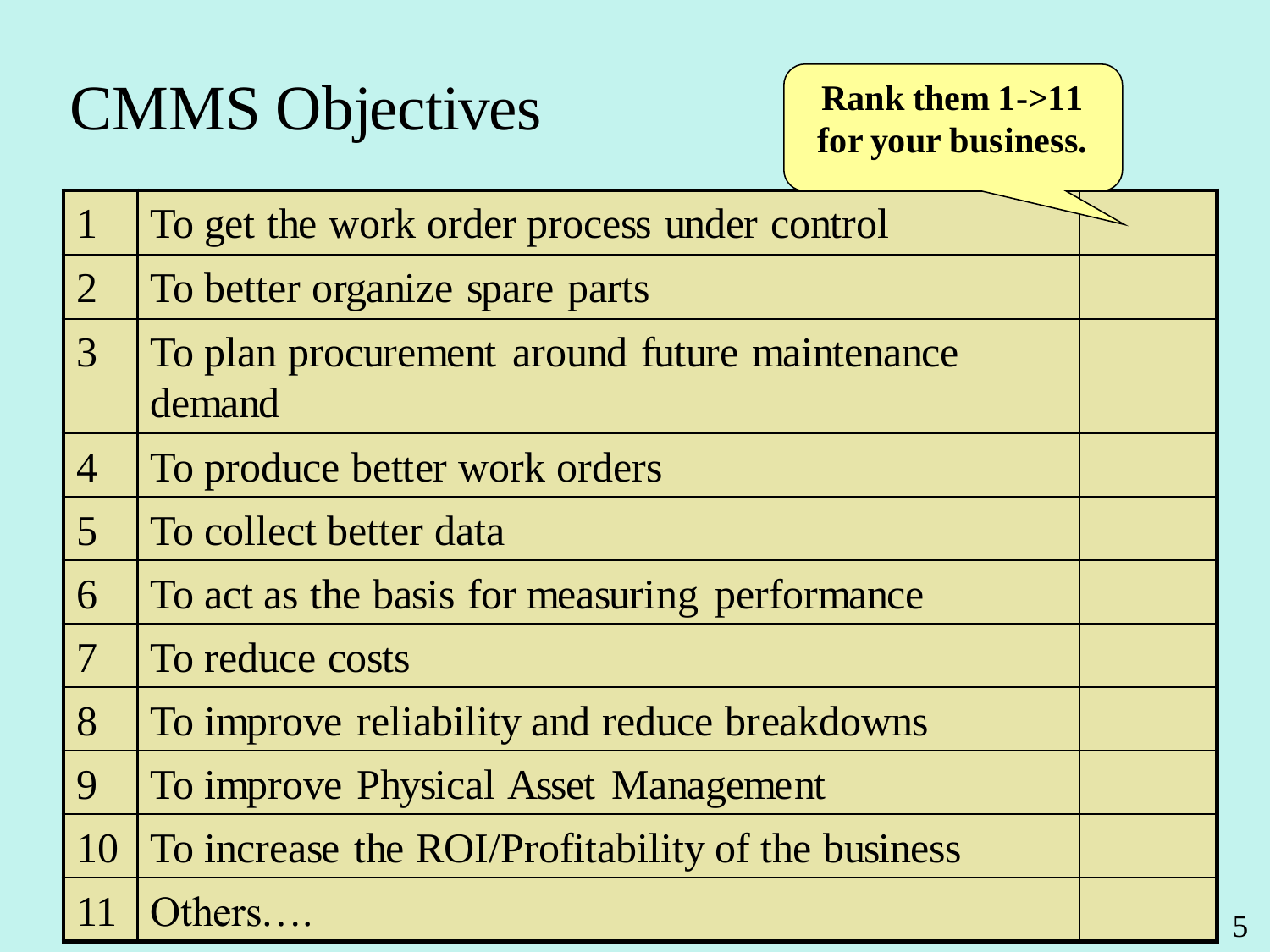#### Here's a CMMS Best Practices Chart Set your own priorities…..

| $\vert 1 \vert$ | All critical equipments are in the system                                               |  |
|-----------------|-----------------------------------------------------------------------------------------|--|
| $\overline{2}$  | All critical spares are in the system                                                   |  |
| $\boxed{3}$     | All the data is accurate and reliable                                                   |  |
| $\overline{4}$  | All non-critical equipment and parts should be in the system                            |  |
| 5 <sup>5</sup>  | $70+$ % of your work is done against PM WO's                                            |  |
| 6               | All PM's are reviewed annually for relevance and accuracy                               |  |
| $7\phantom{.0}$ | All corrective work is done from WO's                                                   |  |
| 8               | All breakdown work is recorded on templated WO's                                        |  |
| 9               | WO's collect data on material and hours used, equipment<br>condition and failure causes |  |
| <b>10</b>       | All WO's make sense (according to the technician)                                       |  |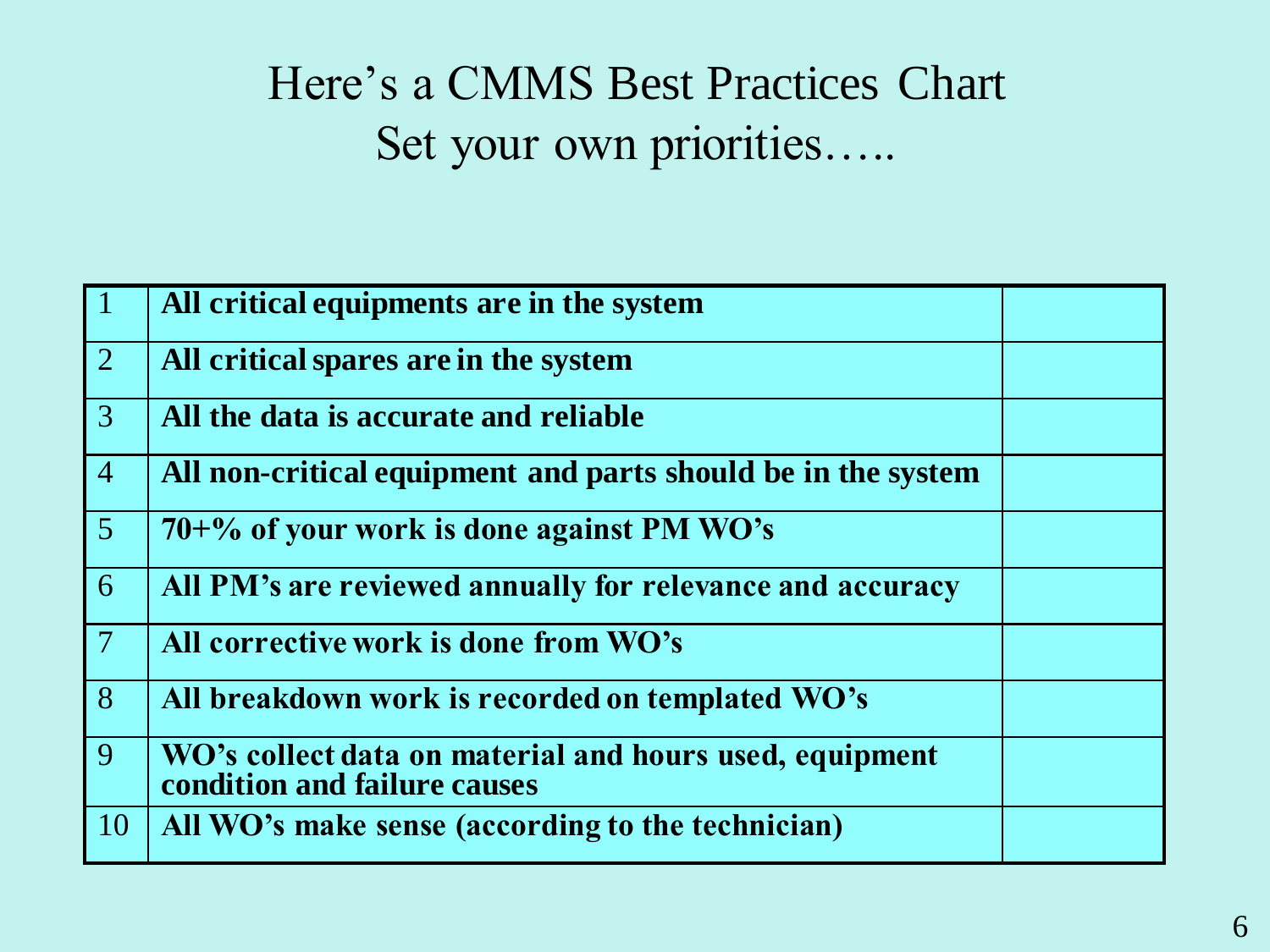#### Part 2 of the CMMS Best Practices Chart –

| $\vert$ 11 | $95+%$ of your work is scheduled                                                 |  |
|------------|----------------------------------------------------------------------------------|--|
| <b>12</b>  | Parts pick-lists are prepared automatically from WO's                            |  |
| 13         | Parts replenishment is driven by automatic ordering                              |  |
| 14         | Overdue WO's are reviewed weekly                                                 |  |
| 15         | All breakdowns are scrutinized to update the PM program                          |  |
| <b>16</b>  | The system prompts regular ABC counts                                            |  |
| <b>17</b>  | <b>Reports are useful and accurate</b>                                           |  |
| <b>18</b>  | The system ties into your performance management system                          |  |
| 19         | The system prompts maintenance improvement                                       |  |
| 20         | Someone is specifically responsible for generating more<br>value from the system |  |

#### **Set and track KPI's for your main priorities**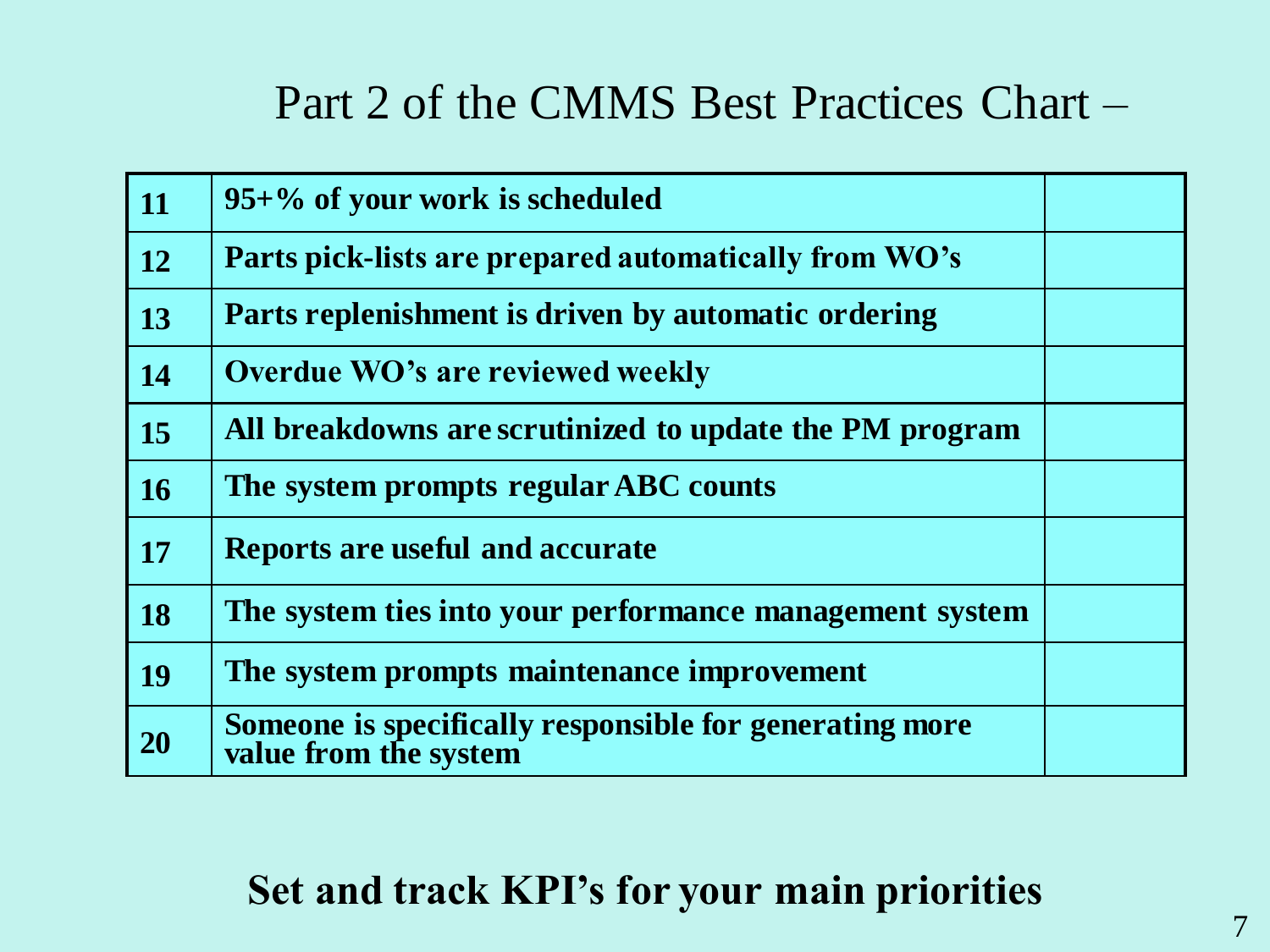# Extracting Value from CMMS

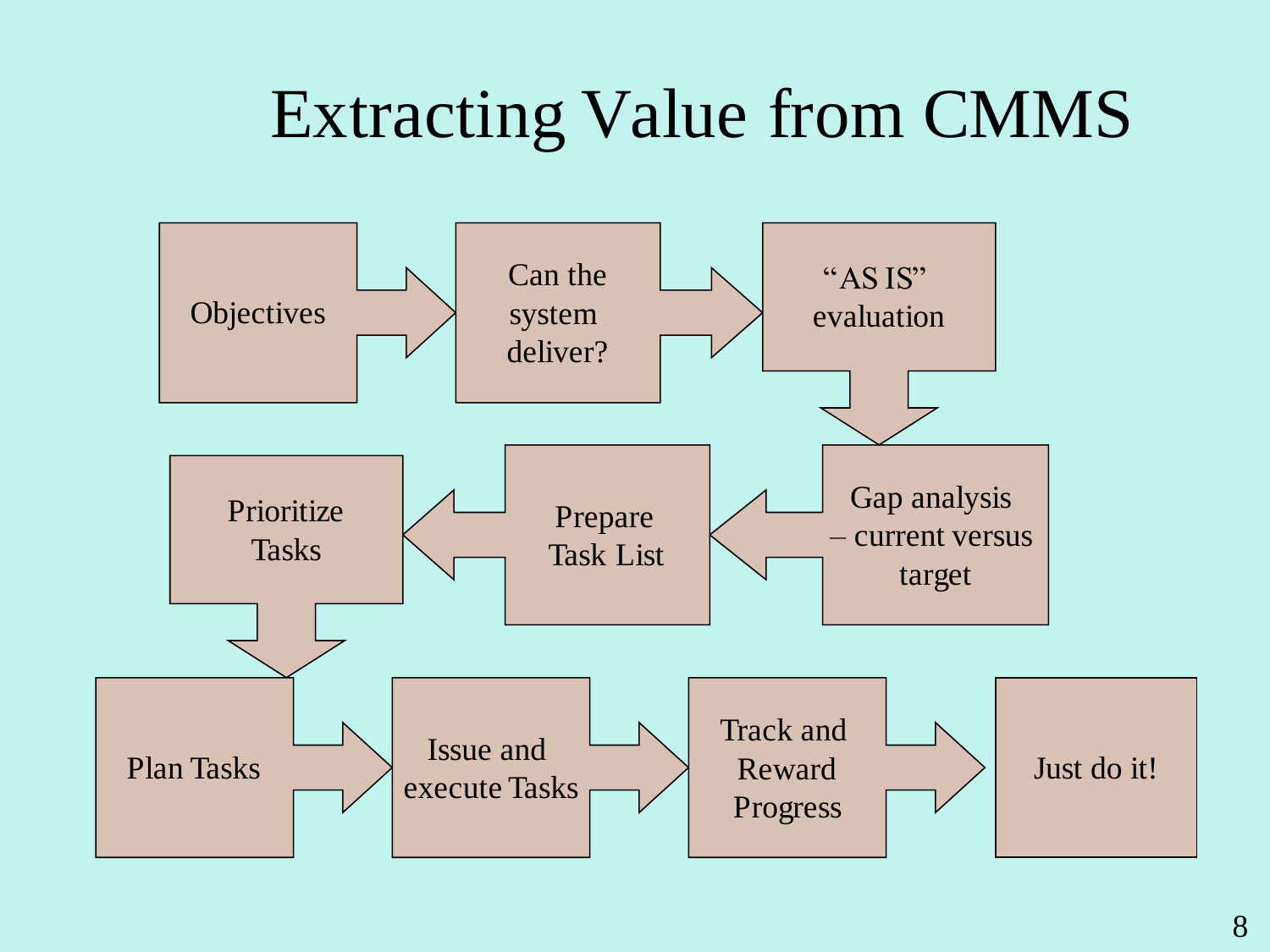## Step 1: Decide what you want to get out of the system

- may need to get senior managers involved.
- need a common understanding between Senior Executives and Maintenance Management.
- Set it up as a project
	- Set objectives and targets
	- Plan and cost the resources
	- Identify the benefits
	- Detail the steps and the timing
	- Establish the reporting process
	- Monitor progress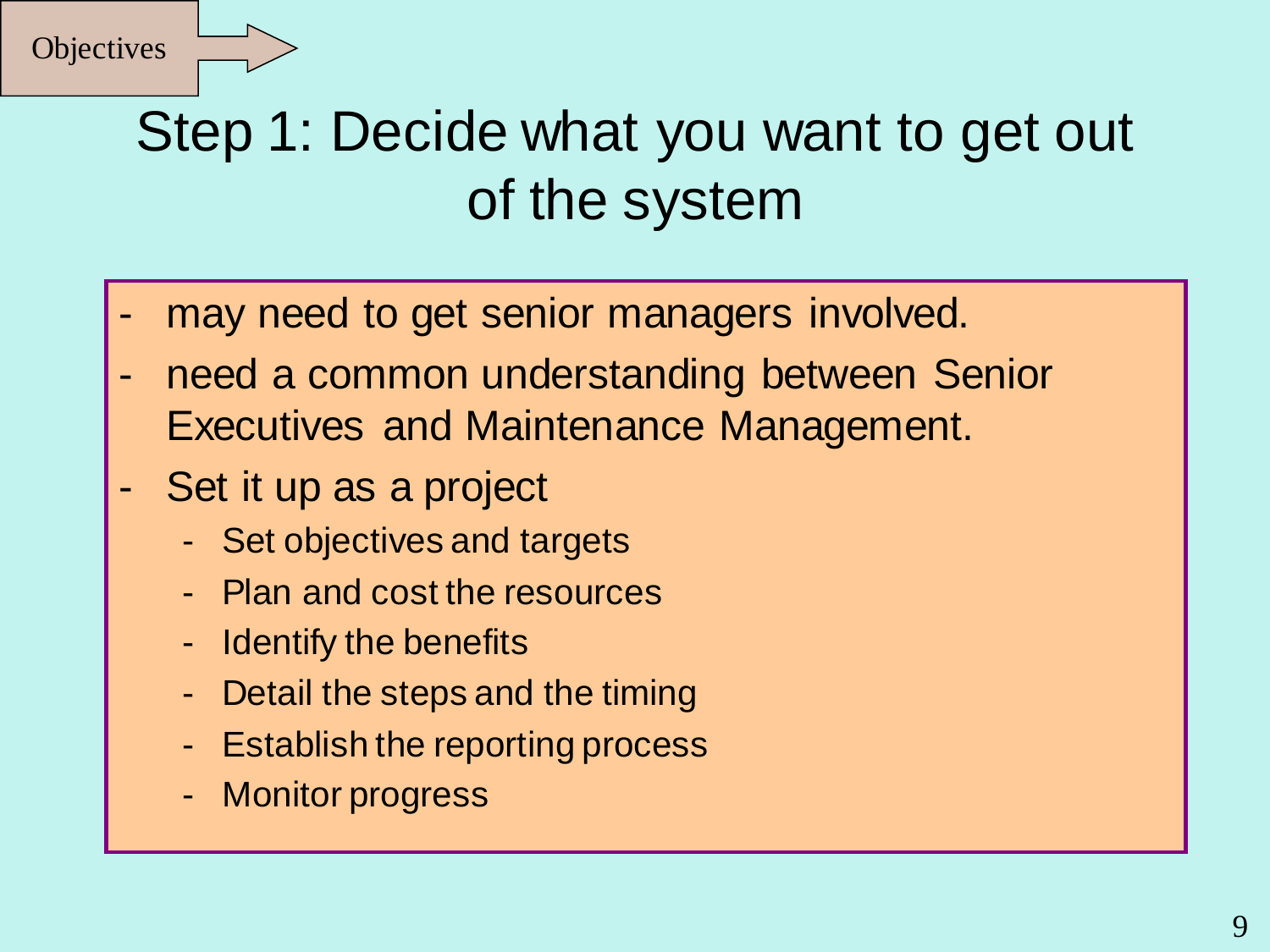# For each objective….

• Define the key benefits

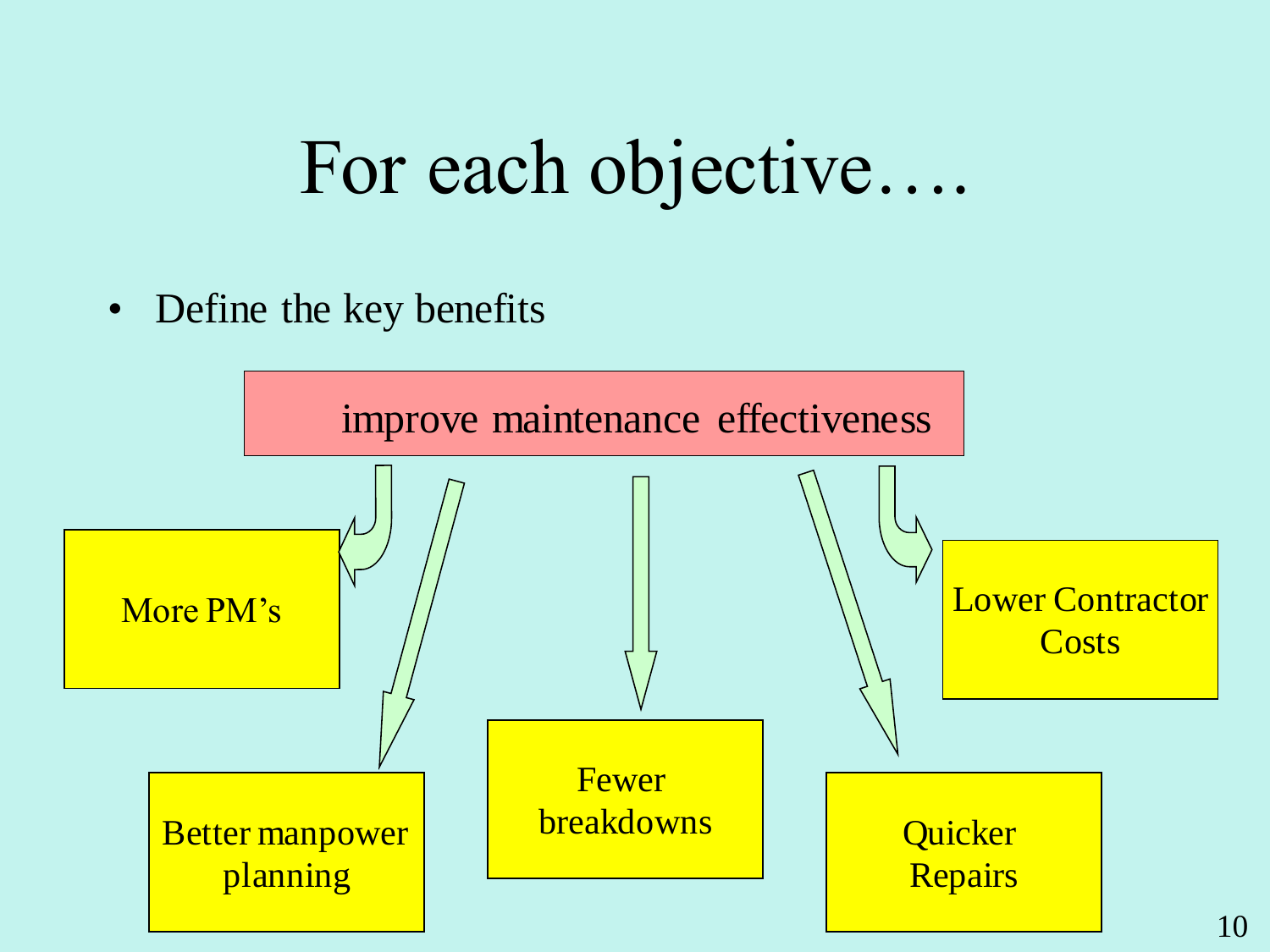# Set Targets

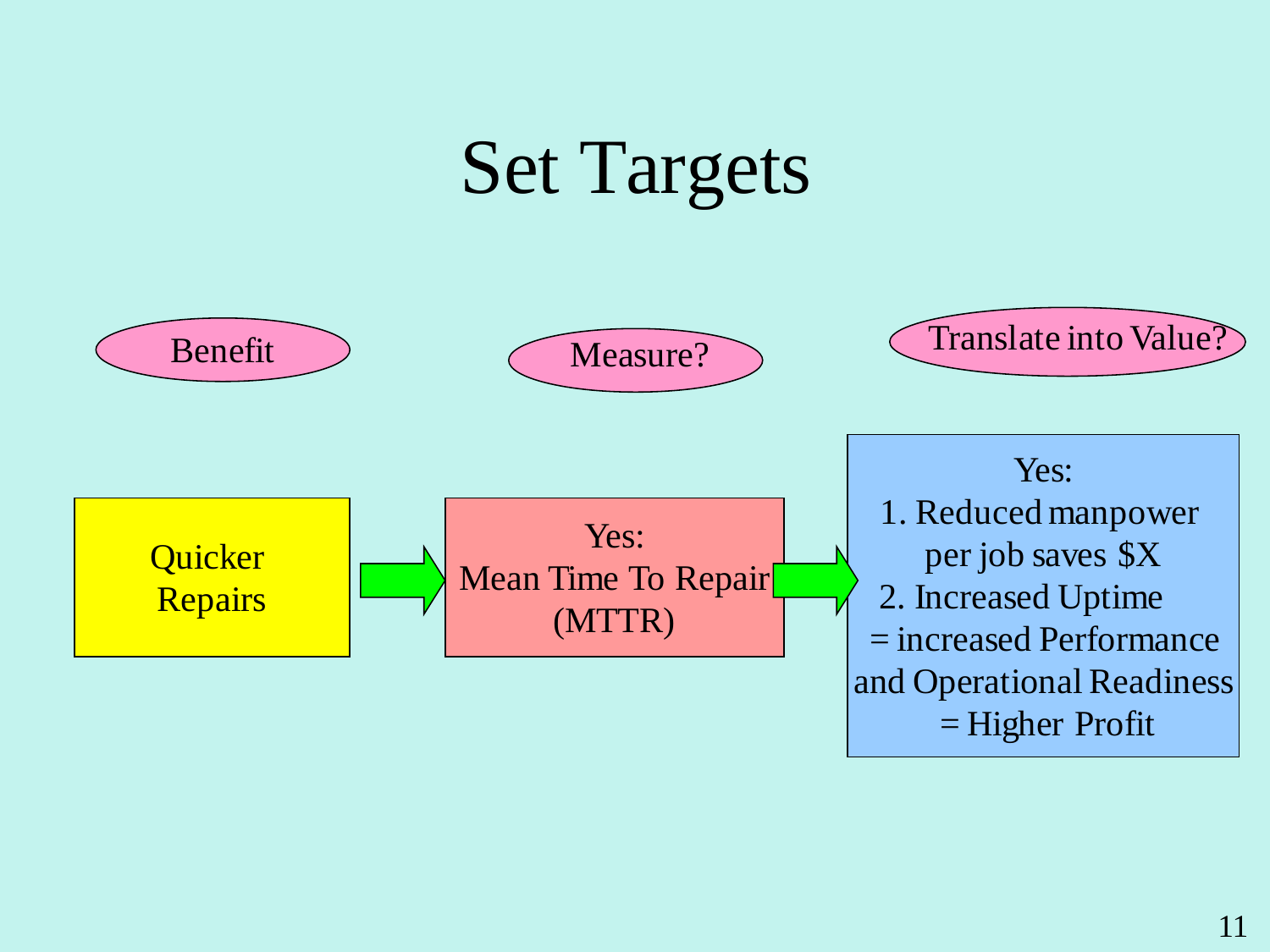# Second Example….

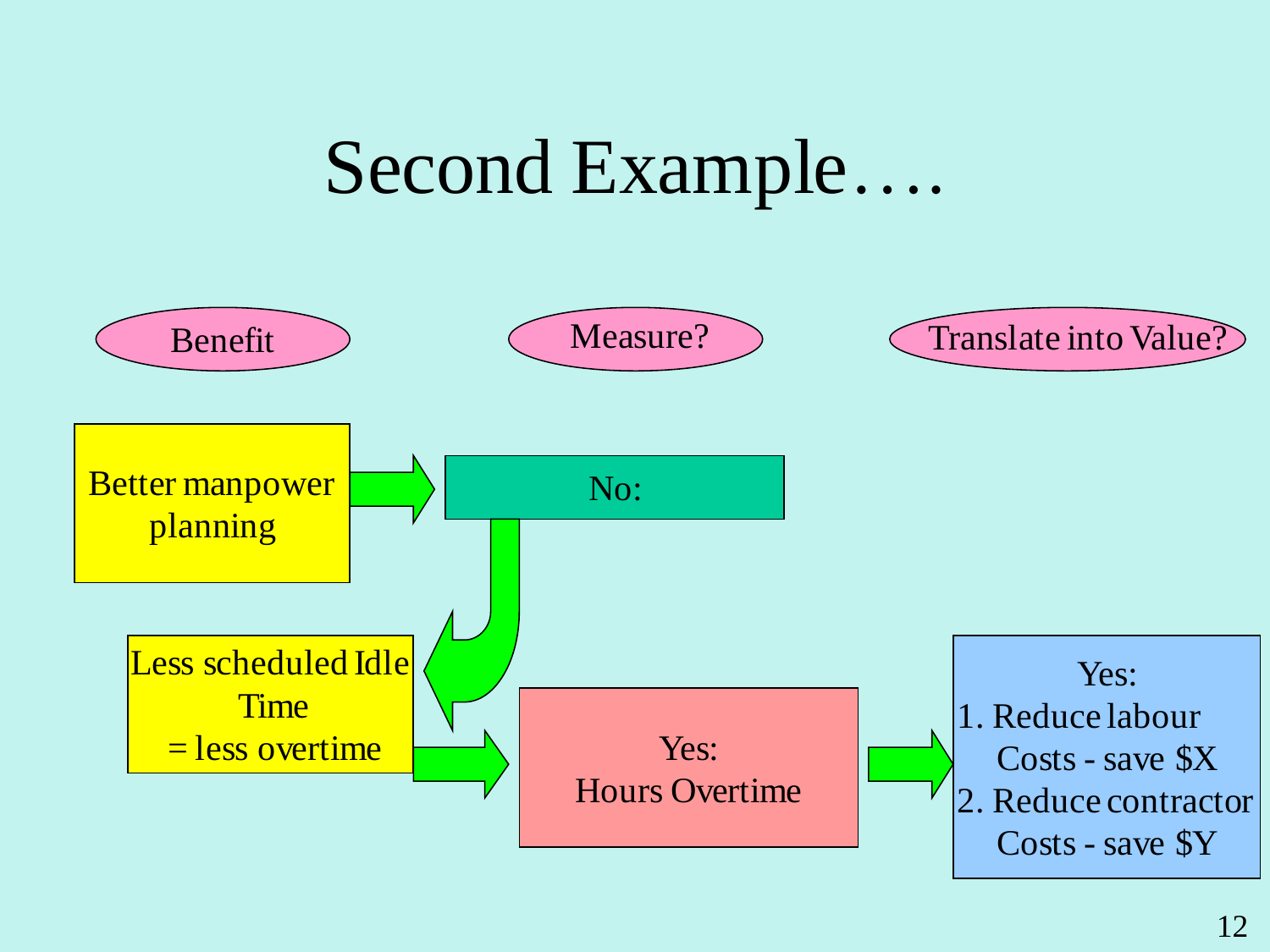

#### Step 2: Confirm that the system can deliver what you want (it almost always can)

- Typically, CMMS functionality almost always out-performs the capability of the user.
- Assign someone to be specifically responsible as the CMMS user specialist
- You want him to extract more value from the system by first building his knowledge base, then sharing it with users.
	- Provide him with training
	- Review the objectives and targets
	- Link him to the User groups and User Group Meetings
	- Get him talking to the Vendor
	- Help him to meet Users from other companies to share ideas.
	- Challenge him to come up with an idea of the week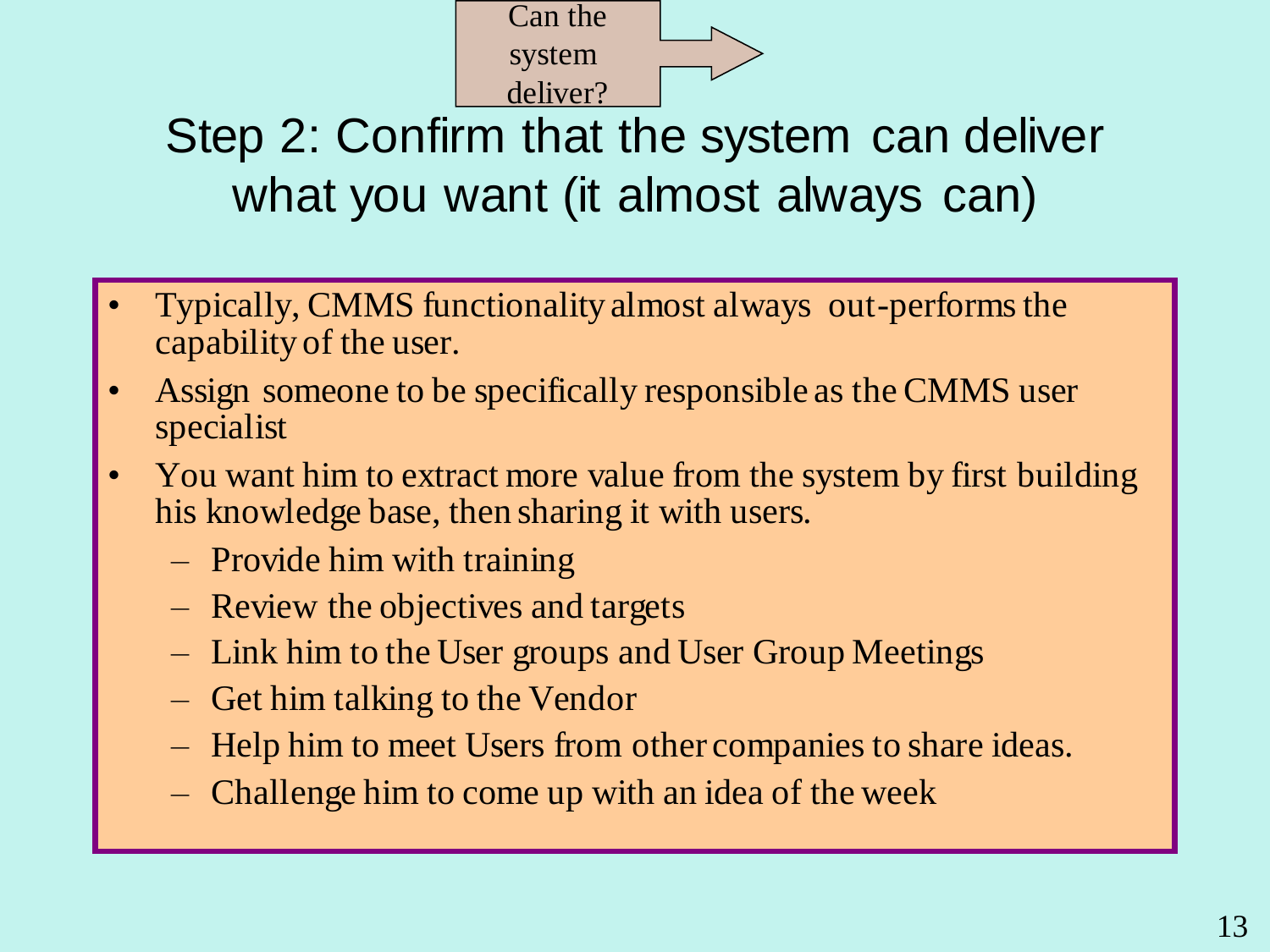# Step 3: Understand what you are currently doing with the system

- Many people will by-pass this step. Don't.
- It frequently provides the basis for a simple modification rather than creating a whole new procedure.
- Talk to current users to understand how they use the system
- Plus what they would like to improve
- Share this knowledge (or at least the good bits!!)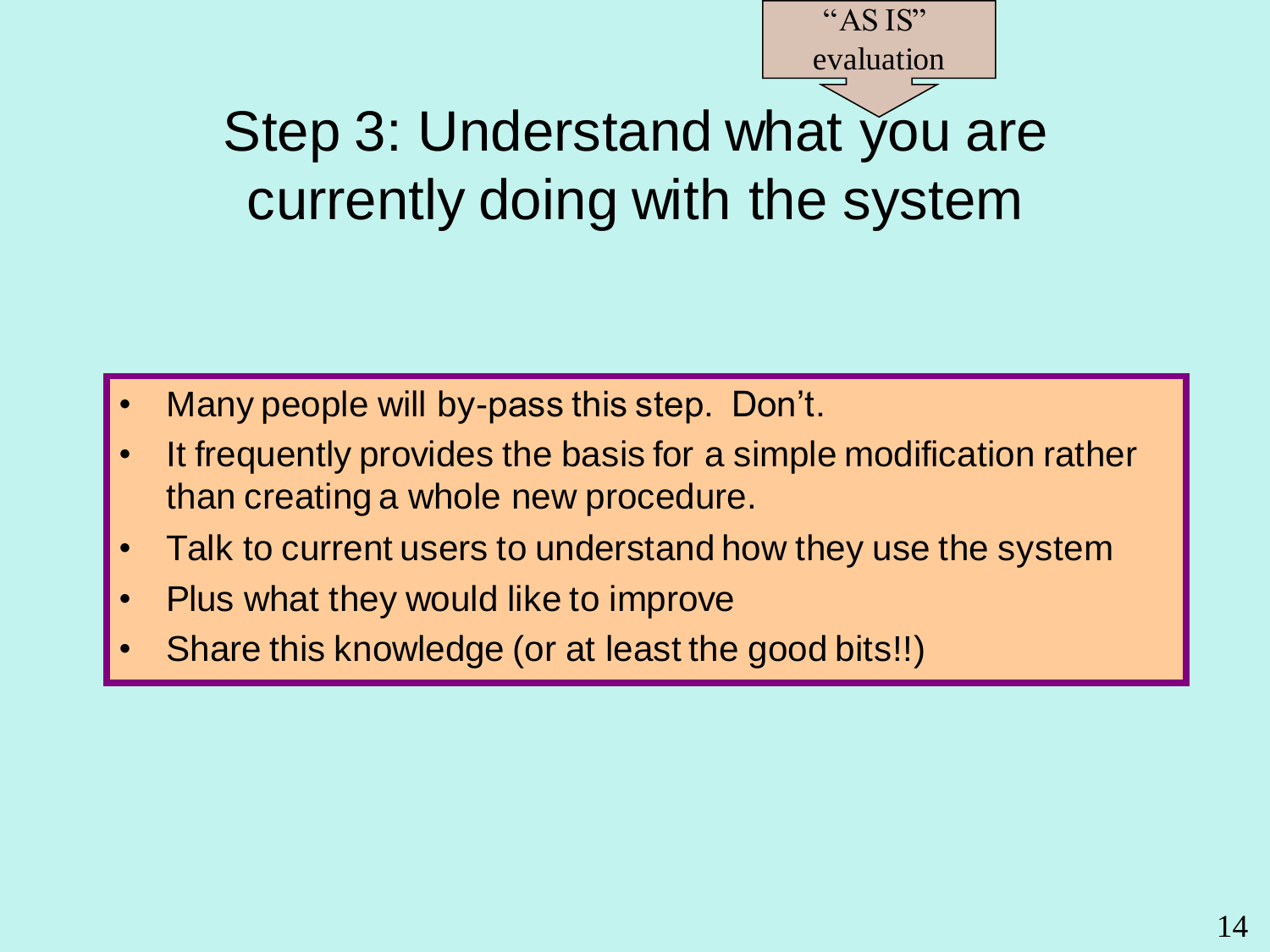

## Step 4: Gap analysis between current and target.

- Objectives and targets versus what we actually do
	- Check against Best Practice standards
	- Equipment records, equipment history
	- Materials inventory, materials transactions
	- Labour and contractor details
	- Work Requests, work orders and PM's
	- Work History
	- Performance analysis, backlogs, equipment failures
	- Reports
	- On-going reviews of Work Order quality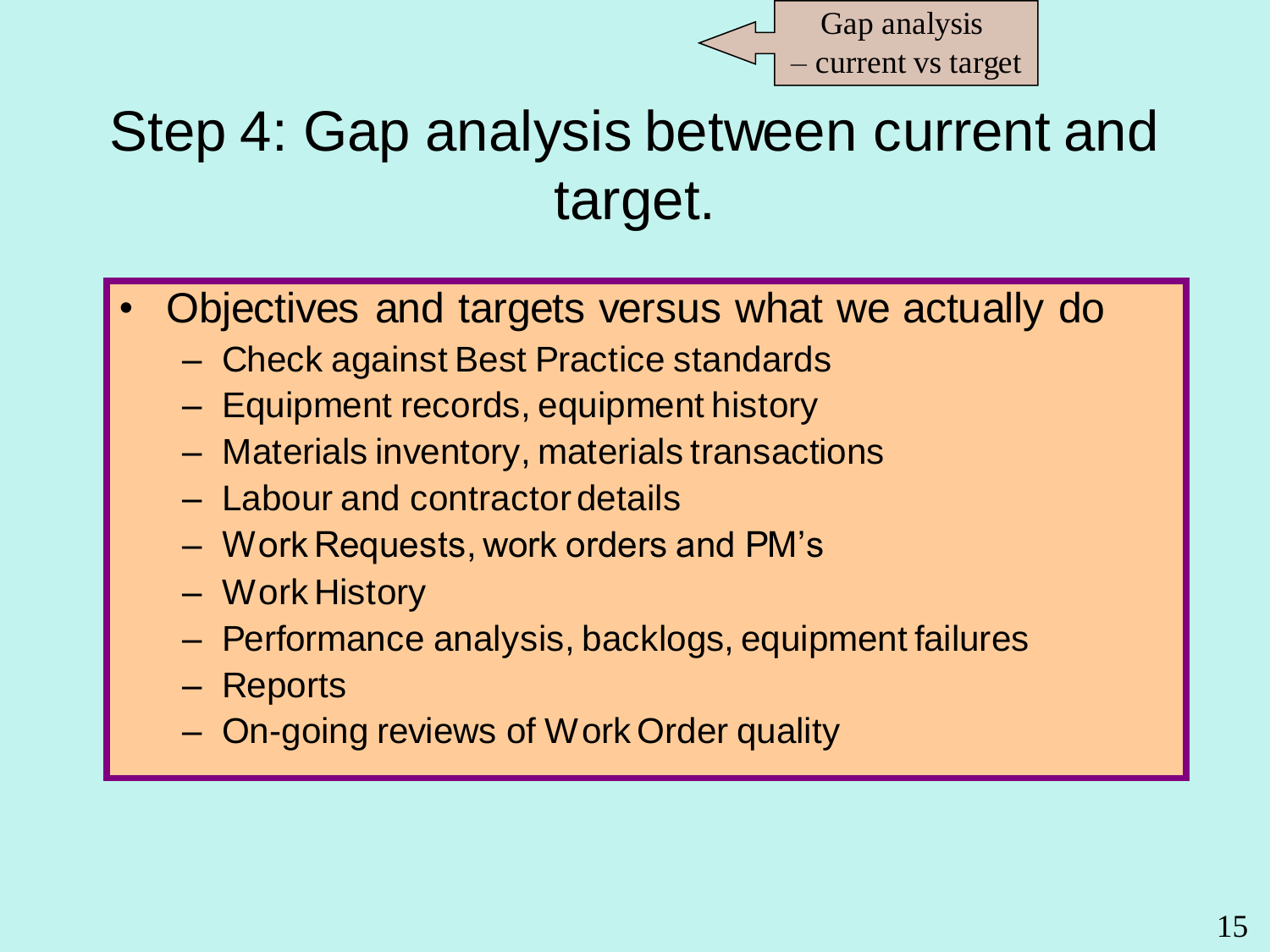

# Step 5: Itemize tasks to be done to close the gap.

- Changes in responsibility and job descriptions
- 2. Process changes
- 3. Training required
- 4. Screen and report redesign
- 5. Data collection and data analysis change
- 6. Changes in related utilities and decision tools
- Additions and changes to CMMS database

This will likely be a long list!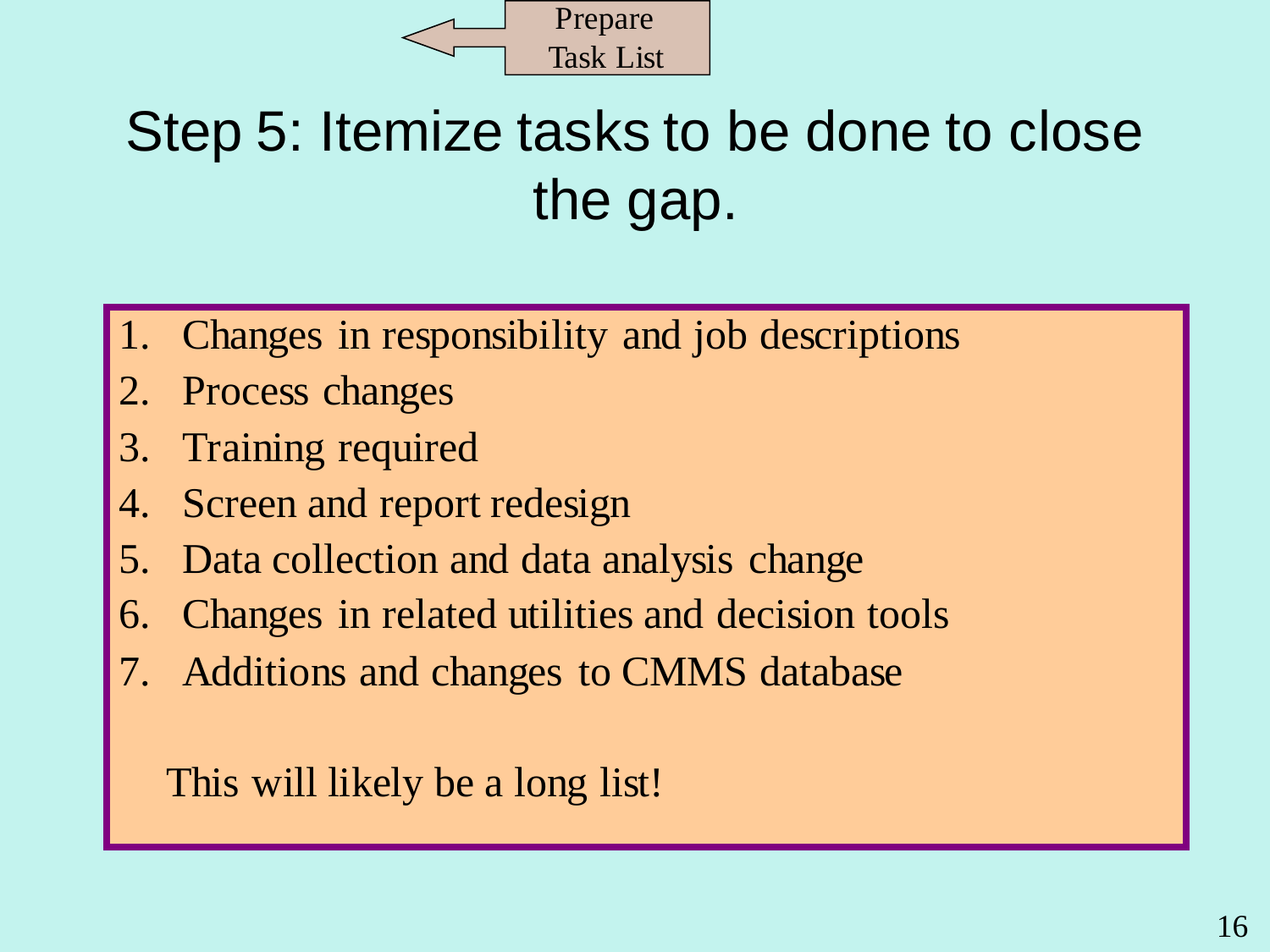Prioritize Tasks

Step 6: Prioritize tasks based on both payback and cost and difficulty of implementing.

- From Step 5, evaluate each task for:
	- Ease of Implementation (cost, resources, approval, complexity etc )
	- Expected benefit to the company.
	- (this is a high level review not a detailed costbenefit analysis)
- Place them on the benefit chart
- Focus on the highest benefit:cost balance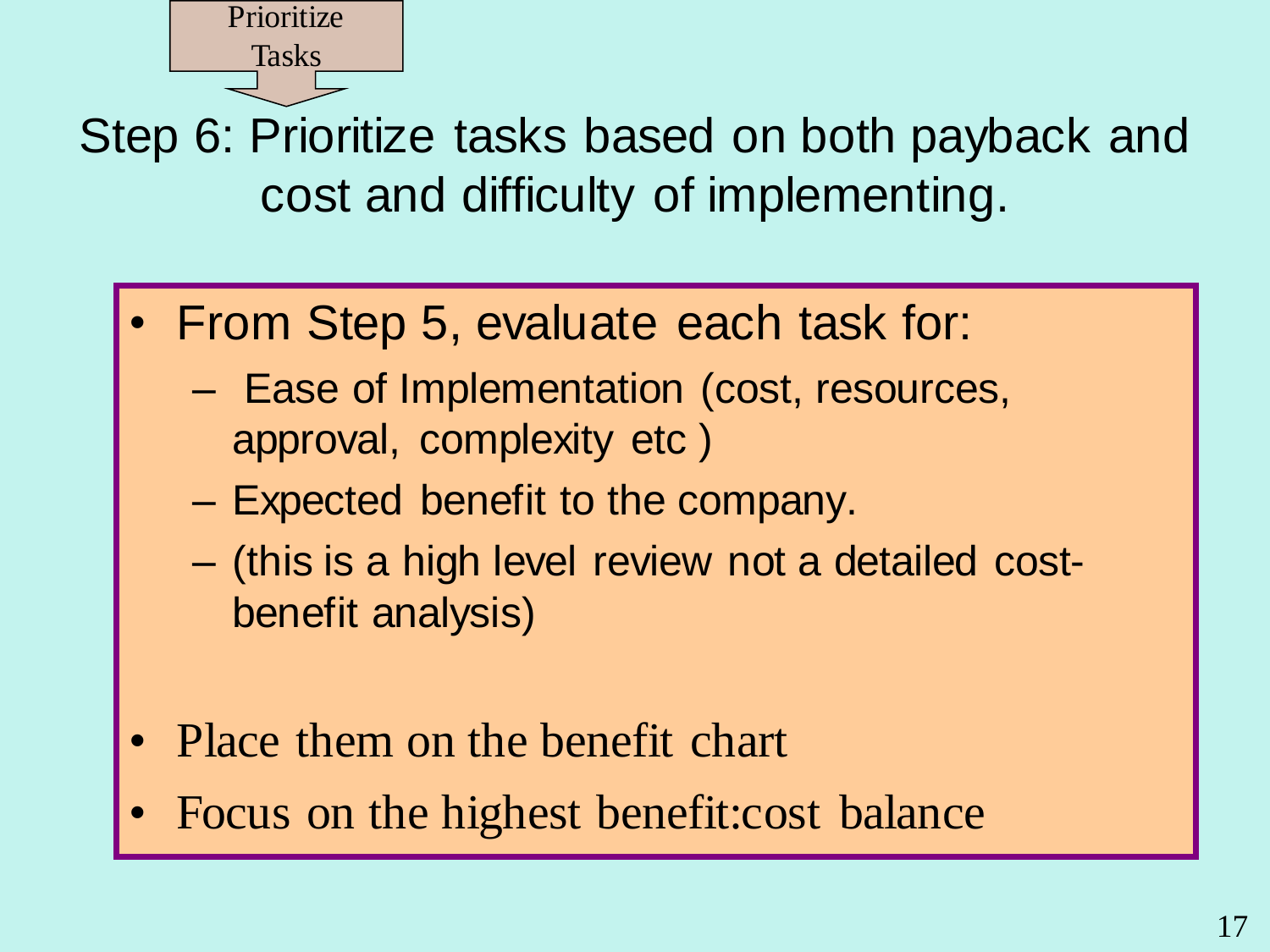## Prioritise the benefits

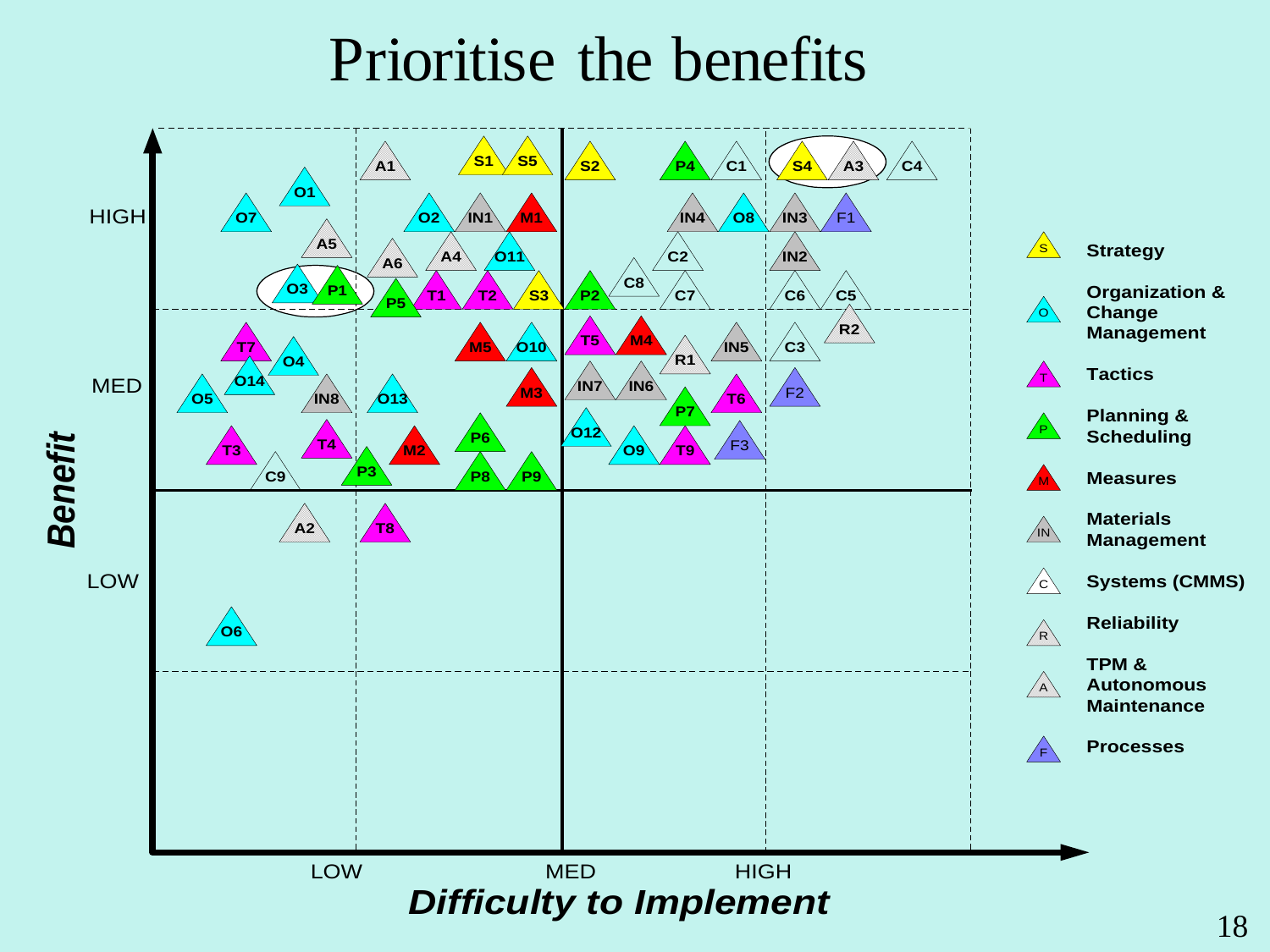

#### Step 7: Plan the tasks in detail

#### **Select those in the top-left quadrant (easy to implement, high benefit)**

- **Identify what has to be done, by when and by whom.**
- **Use MS Project (if complex) or a Work Order**
- **Make sure to include interim milestones, approvals and responsibilities**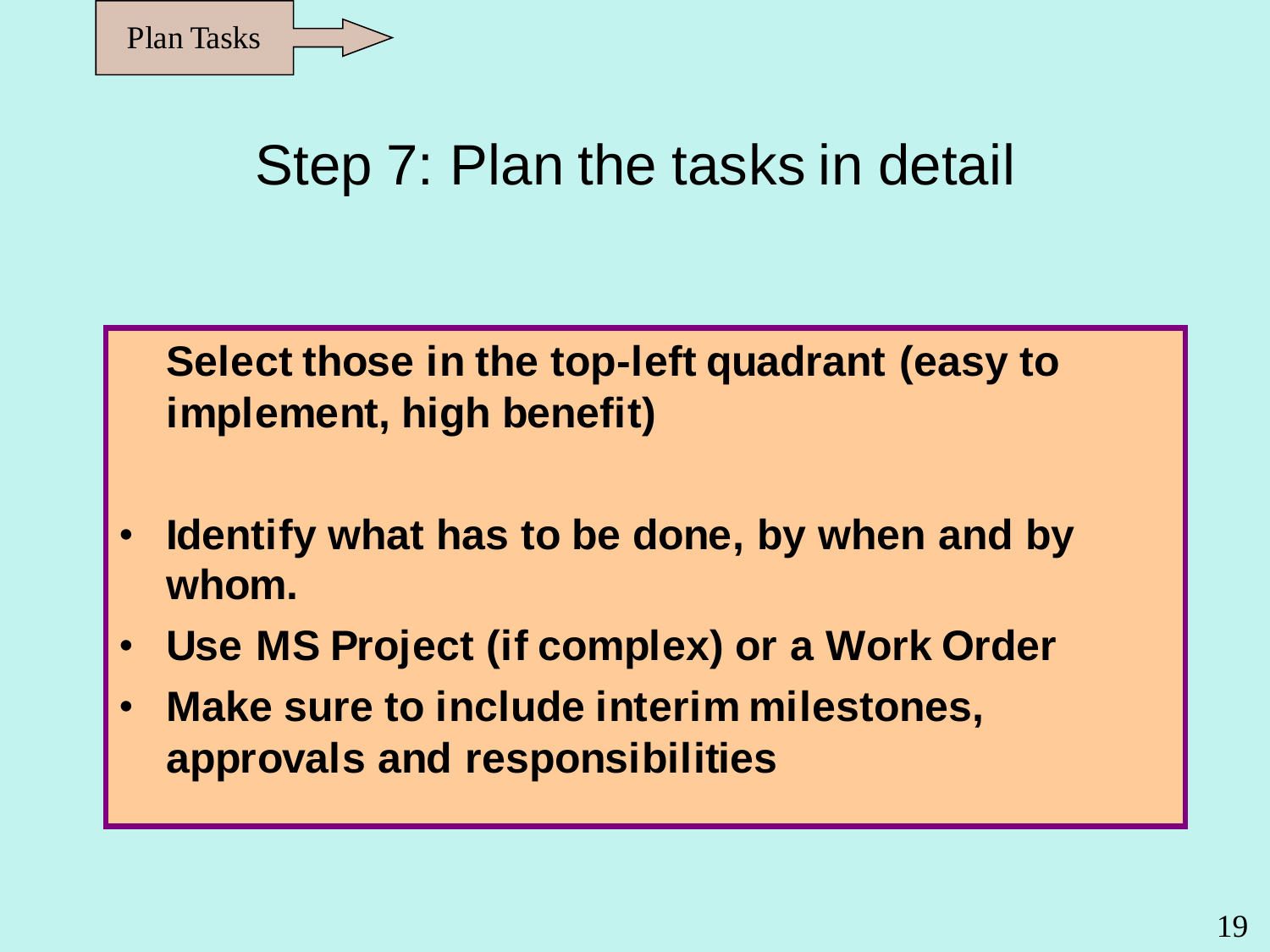# The Action Plan – as of 15 Feb 2017

| <b>Priority</b><br>Concern                      | <b>Who/Role</b> | Approval                    | <b>Due</b><br>date | <b>Comments</b>                                   | <b>Progress</b>                                |
|-------------------------------------------------|-----------------|-----------------------------|--------------------|---------------------------------------------------|------------------------------------------------|
| Add all critical<br>equipment in<br><b>CMMS</b> | Mtce Tech       | Mtce Supr                   | 15 July            | Need to co-<br>ordinate with<br>Production        | 200 eqpts to be<br>entered; 50 done to<br>date |
| Verify core data<br>for critical<br>equipment   | Supervisor      | <b>Operations</b><br>Supr   | 10 Sept            | Major job $-$<br>need to get<br>more<br>resources | Not yet started $-$<br><b>Problem area</b>     |
| Mark all critical<br>equipment in<br>operations | Ops<br>Planner  | <b>Operations</b><br>Supr A | As<br>needed       |                                                   |                                                |
|                                                 |                 |                             |                    |                                                   |                                                |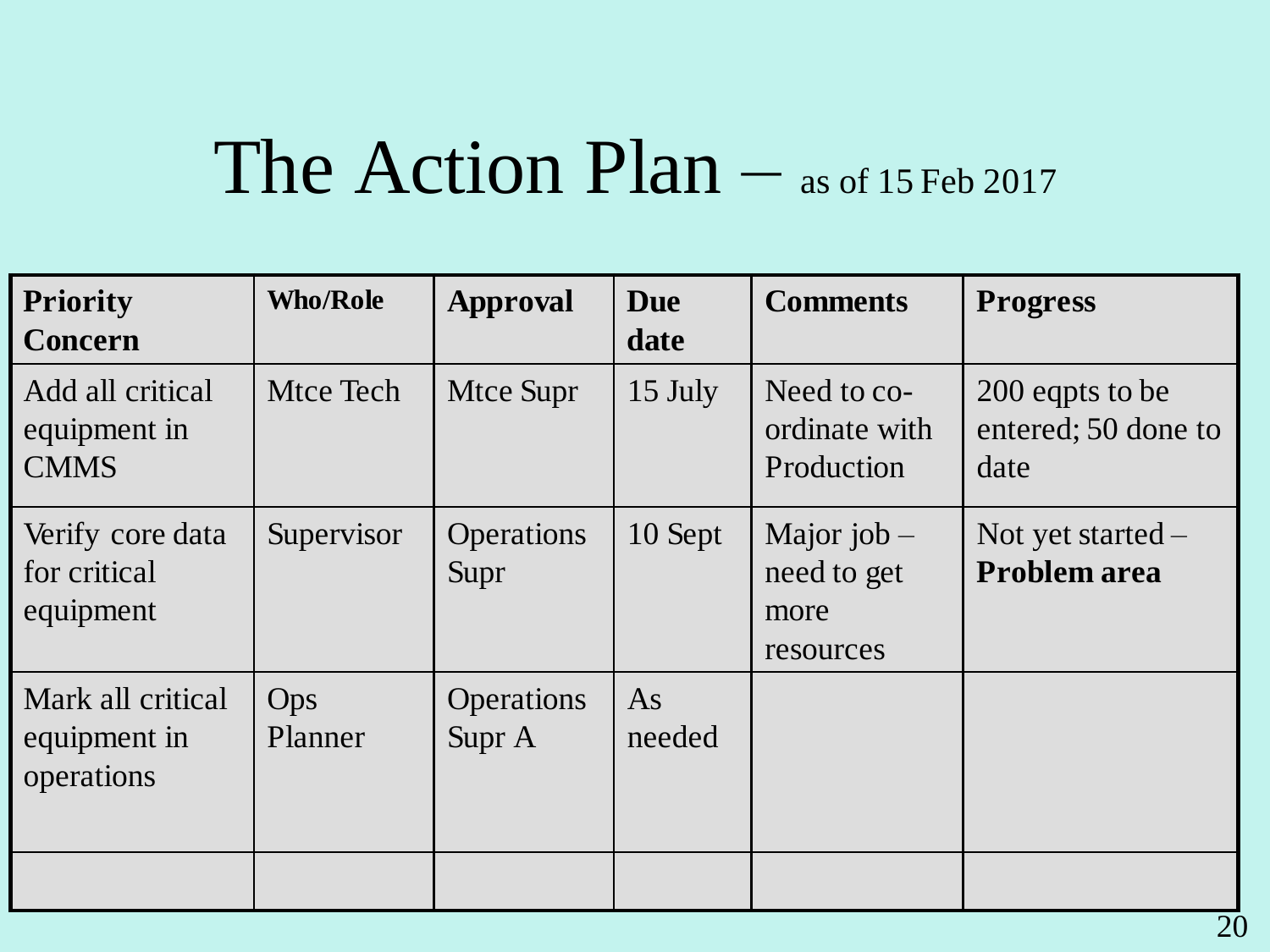

## Step 8: Use the CMMS work order process to issue and execute the tasks

- CMMS work order is not reserved for maintenance work.
- Used for mini-projects.
- Use the work order for:
	- task definition
	- resource allocation
	- materials required
	- Deadlines
	- cost collection
	- Reporting progress
- Late tasks appear on the overdue work order list
- Keeps other maintenance staff informed.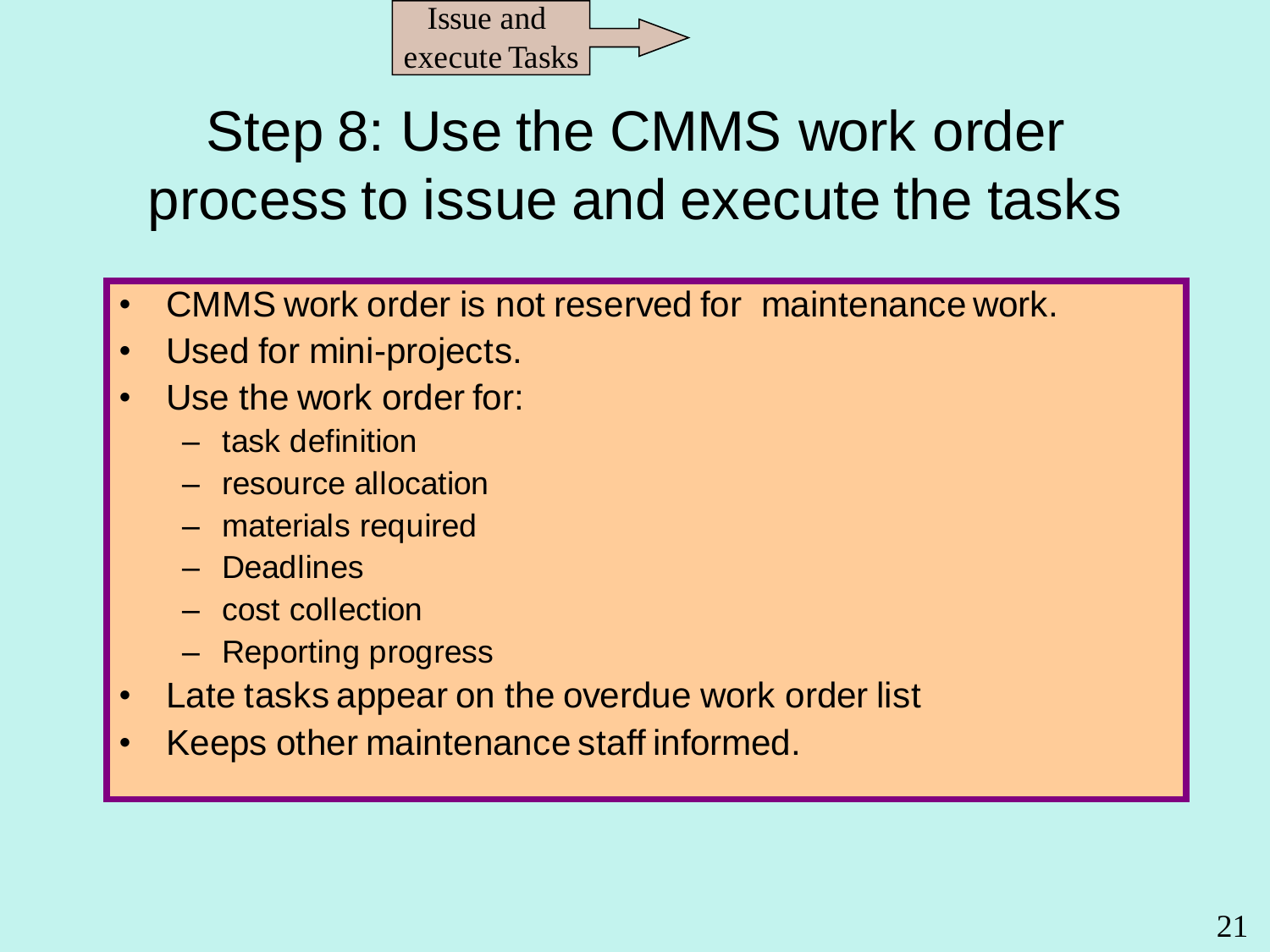

## Step 9: Install a progress tracking process

- Develop simple KPI's both for the tasks and the resulting improvements.
- Use the Action Plan as the basis
- **Review weekly**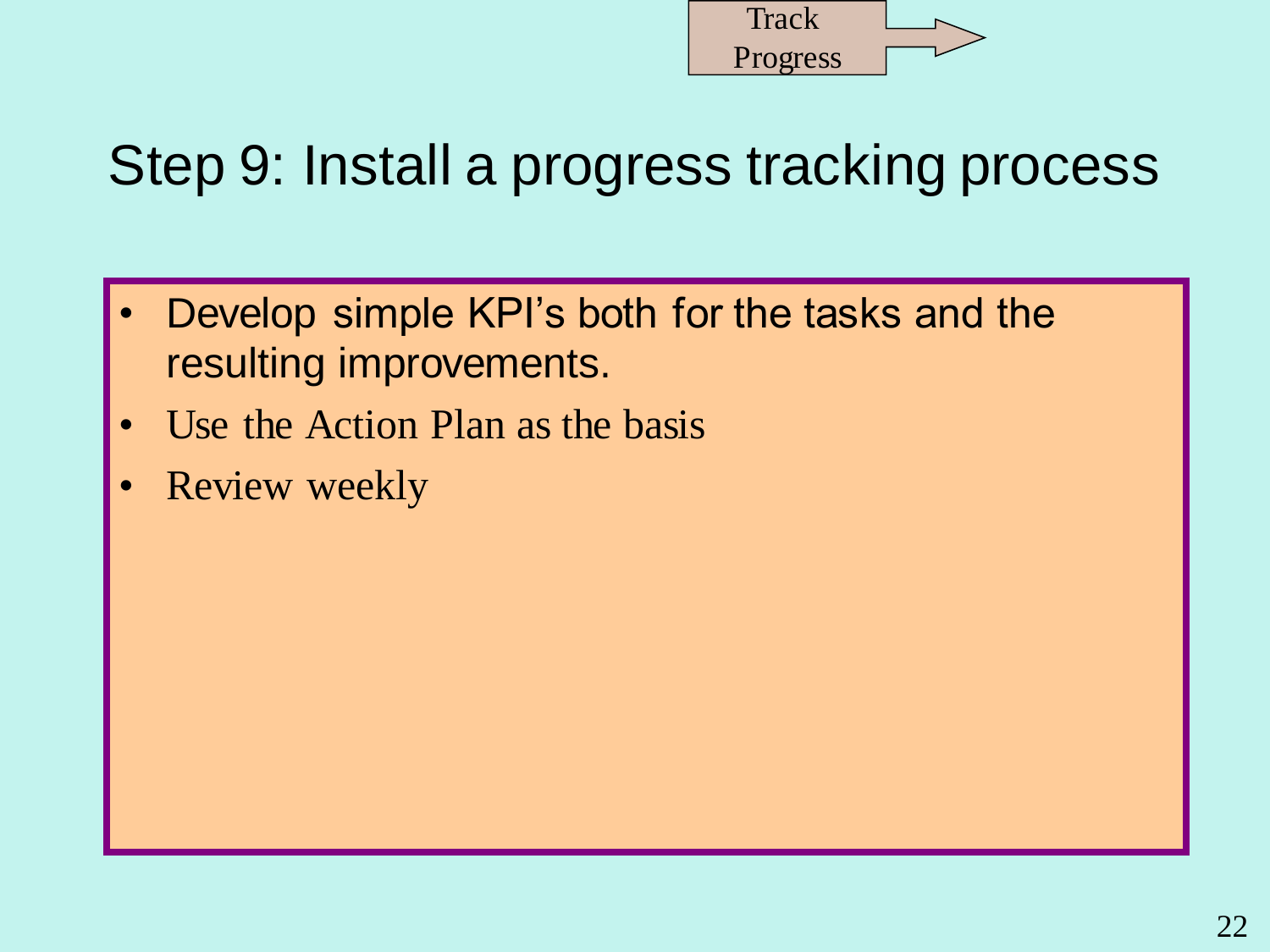# The Action Update – as of 15 March 2017

| <b>Priority</b><br>Concern                         | <b>Who/Role</b>    | Approval  | <b>Due</b><br>date | <b>Comments</b>                                   | <b>Progress</b>                            | <b>Benefits to</b><br>date                                |
|----------------------------------------------------|--------------------|-----------|--------------------|---------------------------------------------------|--------------------------------------------|-----------------------------------------------------------|
| Add all critical<br>equipment in<br><b>CMMS</b>    | Mtce Tech          | Mtce Supr | $15$ July          | Need to co-<br>ordinate with<br>Production        | 50 of 300<br>completed                     | Have found<br>many PM's<br>missing                        |
| Verify core<br>data for critical<br>equipment      | Supervisor         | Ops Supr  | 10 Sept            | Major $job -$<br>need to get<br>more<br>resources | Only 30 of<br>400 done -<br><b>PROBLEM</b> | Work Order<br>quality has<br>$improved$ –<br>fewer errors |
| Mark all<br>critical<br>equipment in<br>operations | <b>Ops Planner</b> | Ops Supr  | 10 Sept            | Get spec and<br>order tags                        | Not started                                |                                                           |
|                                                    |                    |           |                    |                                                   |                                            |                                                           |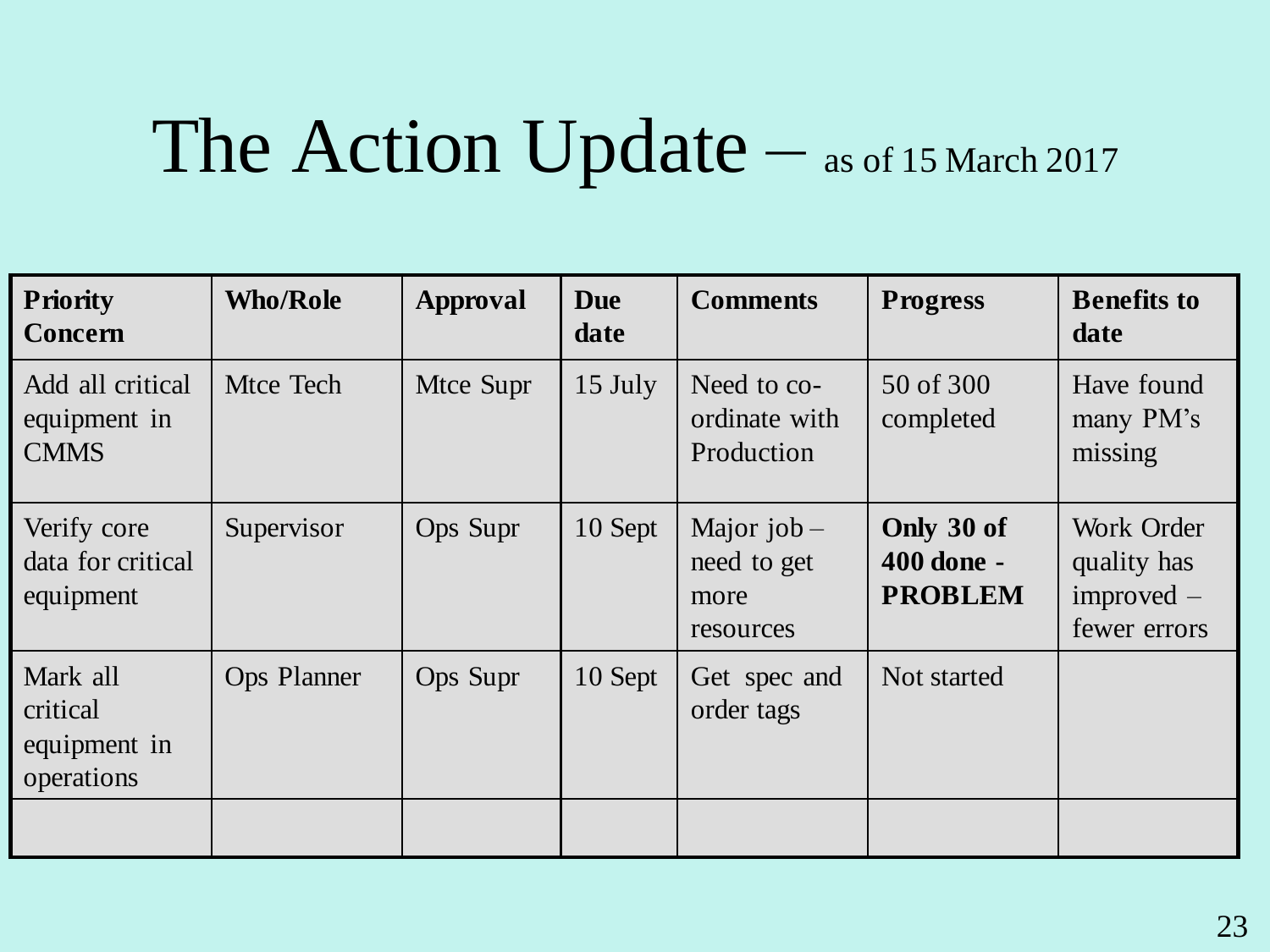# Step 10: Get on with it!

- Don't be concerned if the turnaround is not immediate.
- It frequently takes time to work through the system.
- However, the analysis should be prompting you to take specific action with regard to individual equipments or types of equipment.
- Make sure:
	- The action plan targets the root causes of the problem
	- The proper work inspection is being completed
	- The revised work plan is actually being executed
	- The required data is being accurately and consistently recorded
	- The proper analysis is being done
	- The results of the analysis are updating the work plan.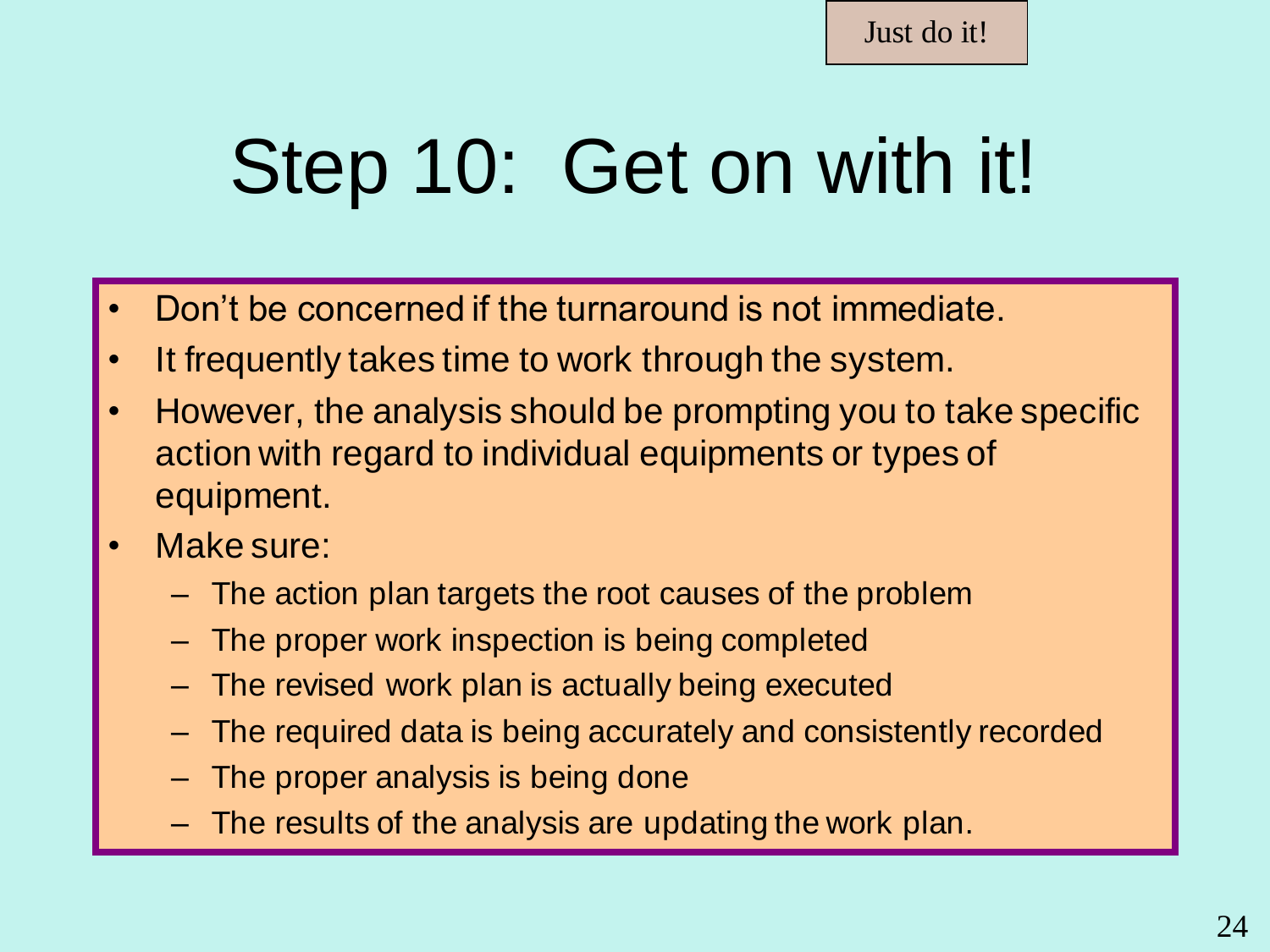#### A dozen Quick Fixes using CMMS

- 1. Equipment
- 2. Materials
- 3. Jobs and Tasks
- 4. Inspections
- 5. Planned Work
- 6. Scheduling
- 7. PM/CBM Compliance
- 8. Performance Management
- 9. Backlog Management
- 10. Maintenance tactics
- 11. Inventory
- 12. Procurement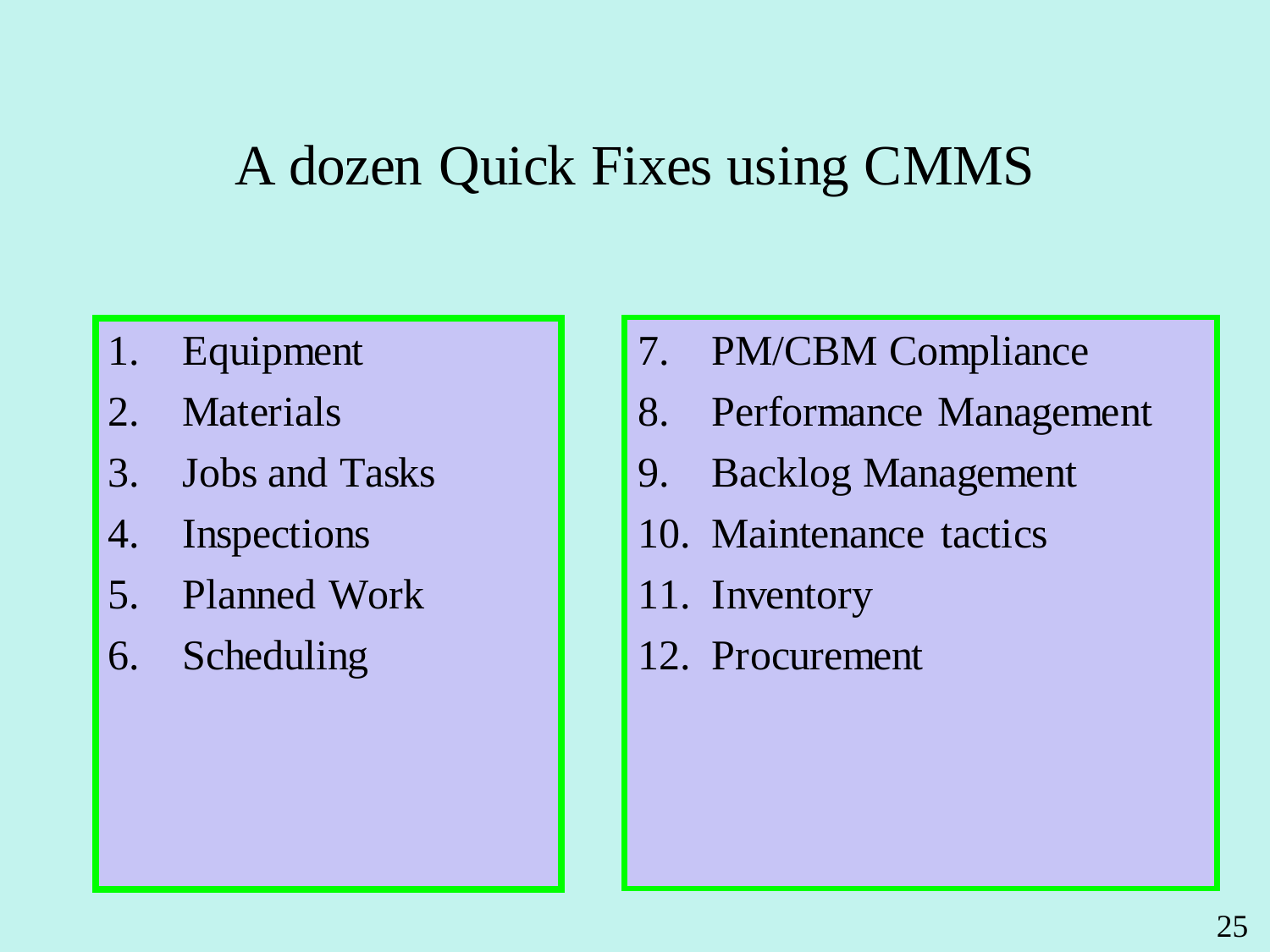#### 1. Equipment - Quick fix.

- **Breakdowns force you into reactive maintenance**
- **Most breakdowns occur on a small group of equipment**
- **Use the CMMS to select the frequent failure equipment**
- **Hit these poor performance assets with an improvement plan built into CMMS**
- **Use CMMS to measure performance, OEE (Overall Equipment Effectiveness) and track critical failures**
- **Build CMMS tasks to prevent critical failures**
- **Focus on eliminating repeat failures and rework on Critical Equipment**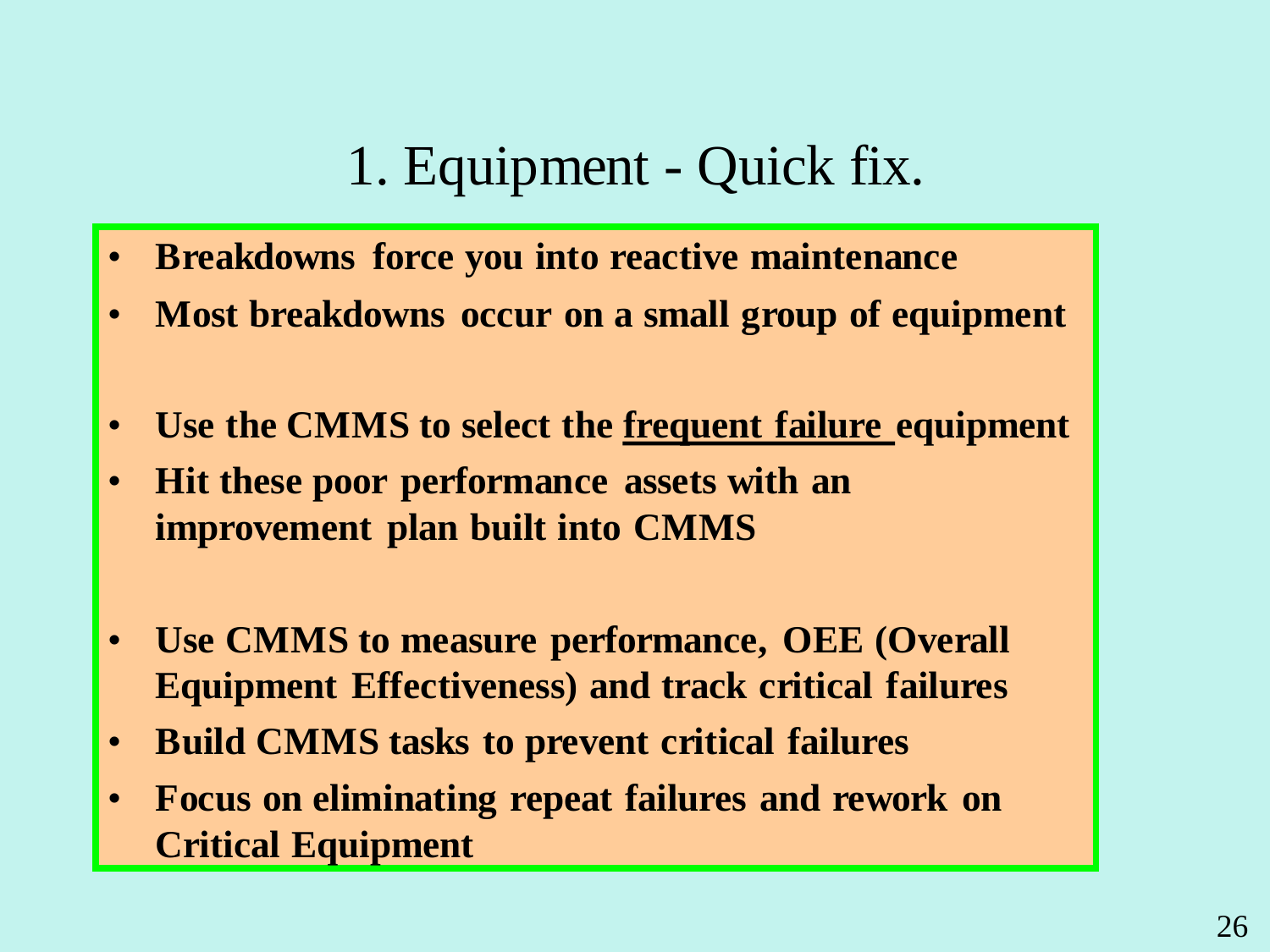#### 2. Materials - Quick Fix

# In CMMS:

Standardise names Standardise numbering system Eliminate Duplicates Consolidate Vendors Identify obsoletes Re-order based on EOQ's

# On the Job:

Sell/junk the obsoletes Rationalise warehouses Organise storage locations Issue picklists from CMMS direct to stores Do kit-ups based on planned work orders from CMMS Deliver to work site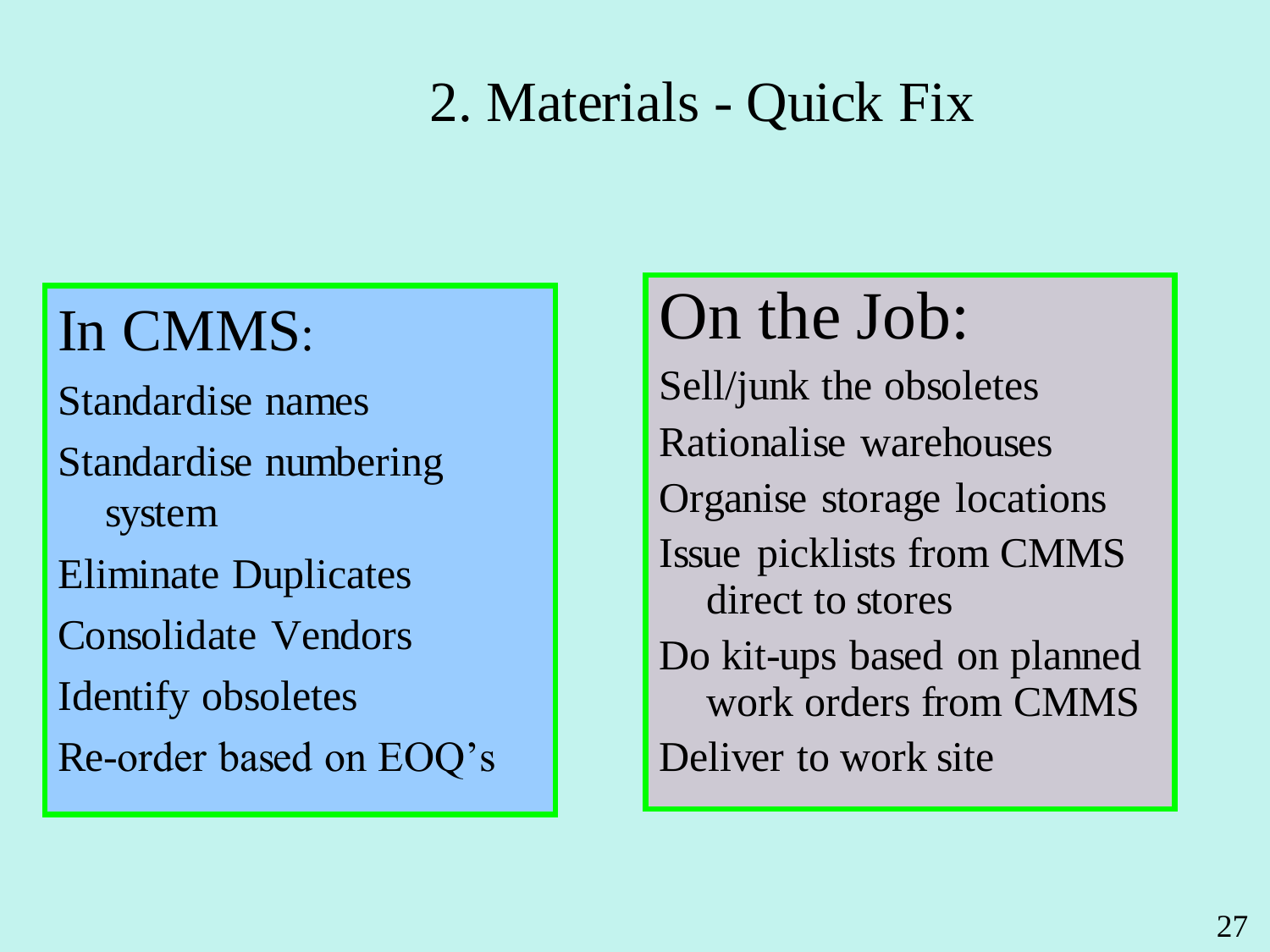#### 3- Jobs and tasks - Quick Fix

- Make sure all PM's are in CMMS
- Review current PM's (improve? expand? consolidate? delay? streamline? eliminate?)
- Use CMMS to dedicate staff to PM's as priority work
- Review all work orders on closure as they are entered into CMMS (convert to PM's? Work description, Materials list, Failure modes, Priority, Time required, Materials available, data collected etc? Can we template it? )
- Schedule in CMMS by priority, location, by skill, by equipment hierarchy
- Use CMMS to examine contractor performance (on time, on budget, on quality)– can we replace in-house?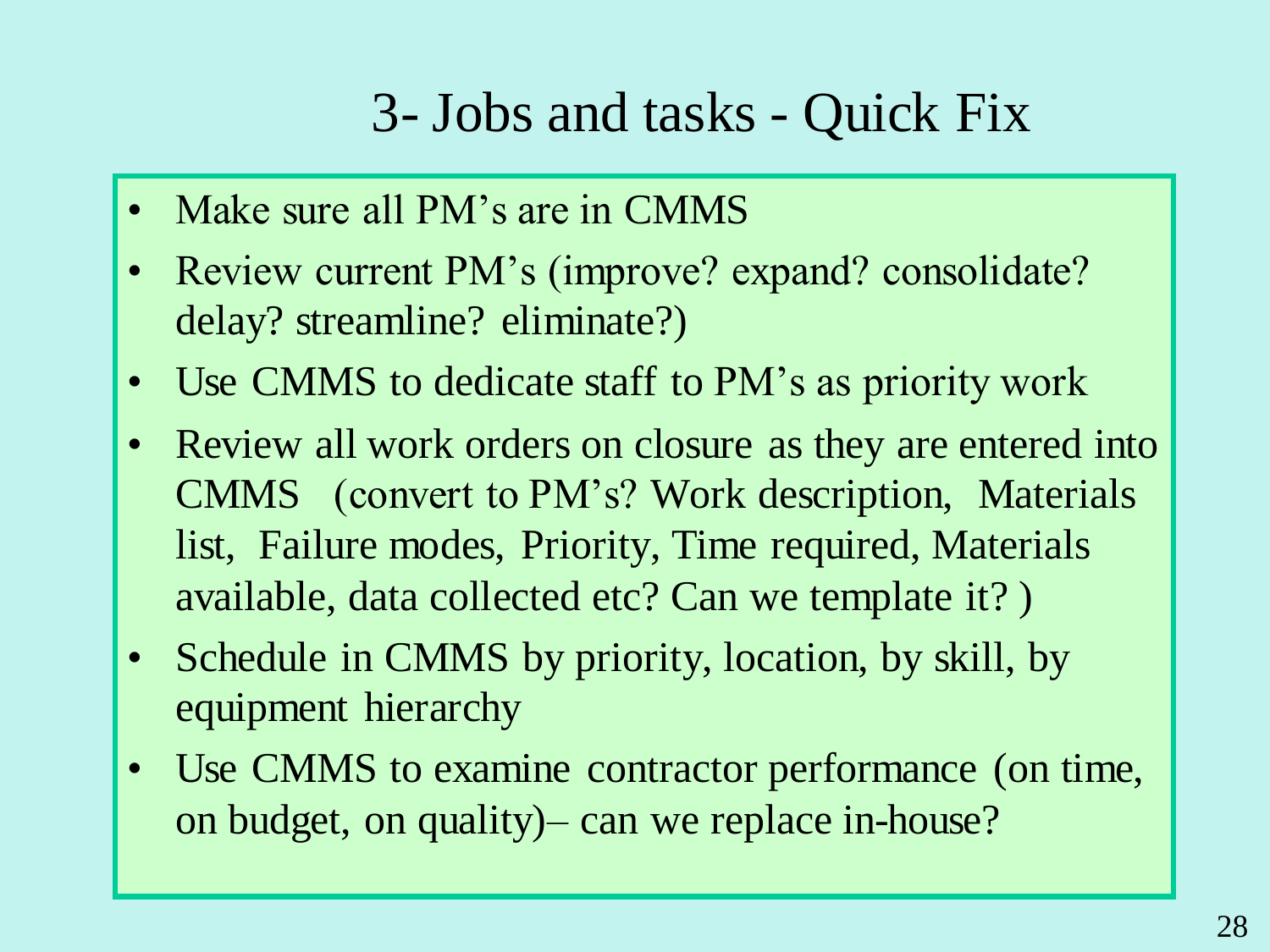## 4- Inspections – Quick Fix

#### **Objectives**

- Measure equipment condition
- Compare to Potential Failure point and Functional Failure point
- Predict and Prevent Functional Failures
- Trigger PM's
- How CMMS can support these objectives:
	- Prepare Inspection sheets to show PF and FF levels, measure Actual data and prompt action
	- Automatic data collection (from sensors, wireless scanners)
	- Use Inspection sheets as input to PM's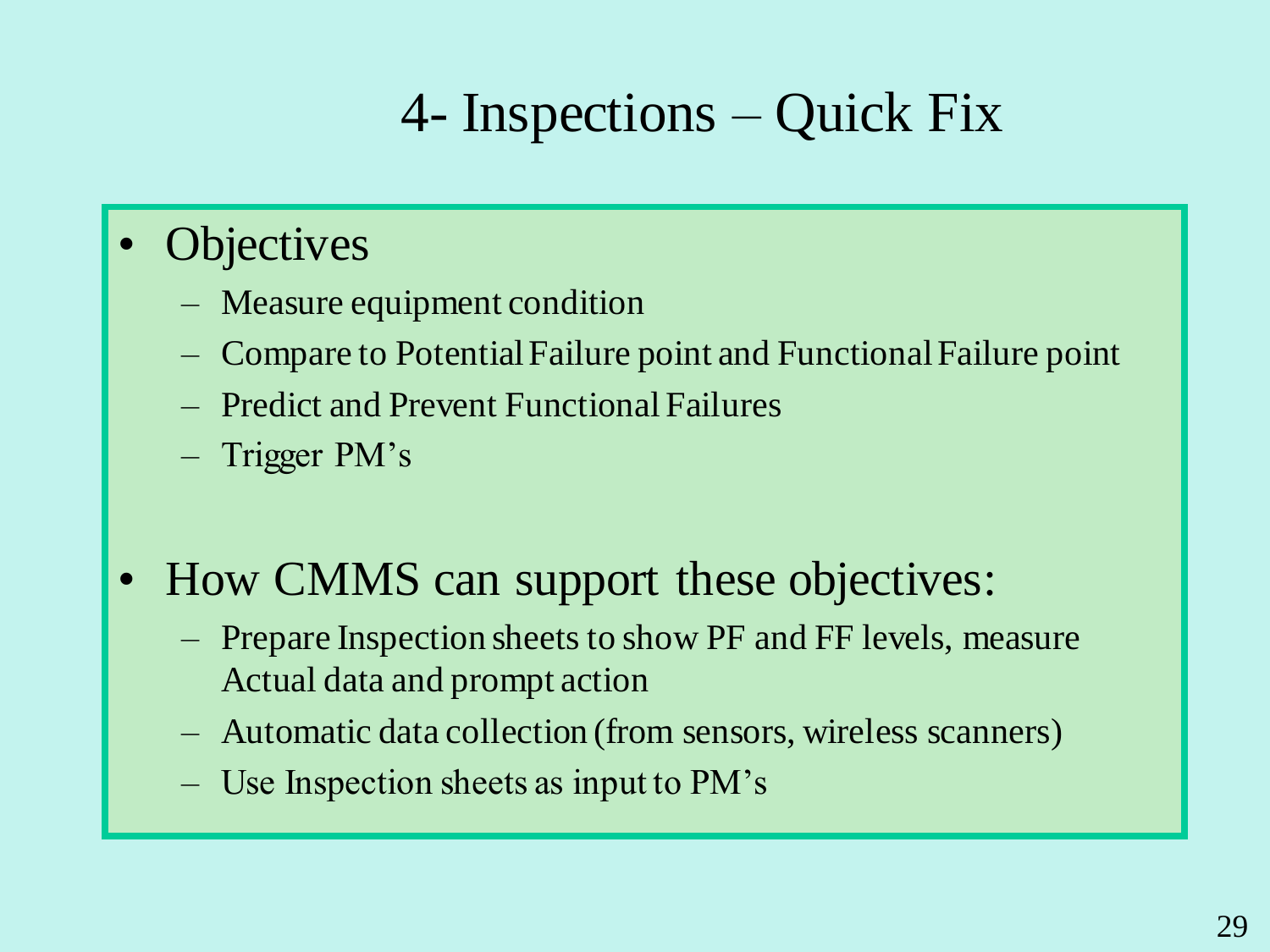## 5- Planned Work – Quick Fix

- **Objectives** 
	- 90+% of work should be planned
	- Never plan the same job twice
- How CMMS can support these objectives:
	- Build planning into the maintenance process
	- Use smart Work Orders to prompt smart work
	- Measure planning effectiveness
	- Use standard job templates and safety plans whenever possible
	- Choose a similar job and modify it
	- Upgrade based on experience of last job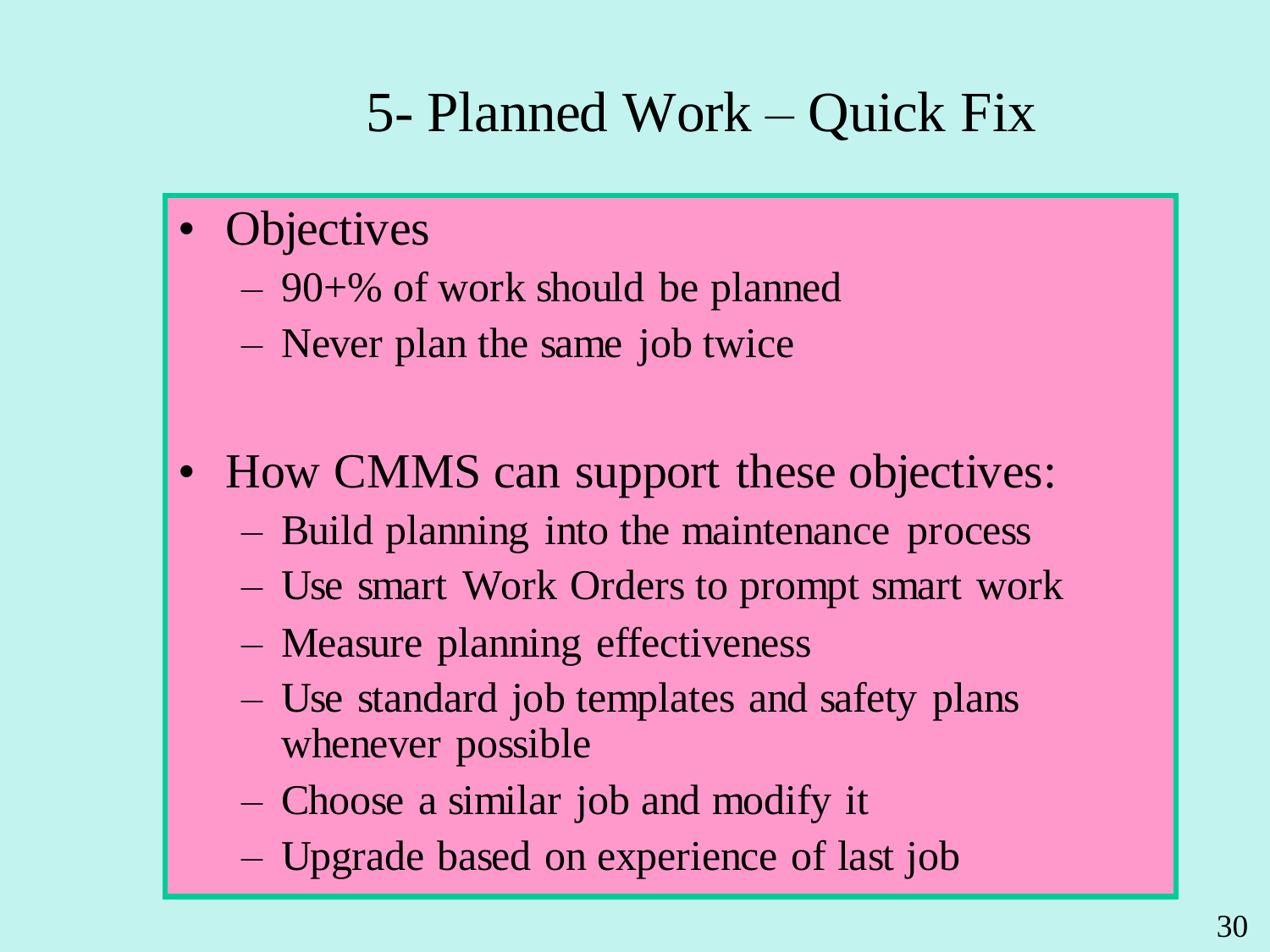#### 6- Effective Scheduling – Quick Fix

- **Objectives** 
	- Allocate labour to Work Orders in the order of WO priority
	- Work within the constraints of labour and material availability, equipment availability, etc.
	- Don't release jobs if the resources are not available
- How CMMS can support these objectives:
	- Use the prioritised work order backlog lists
	- Use capacity scheduling tools
	- Use the labour skill-sets tools
	- Use automatic assignment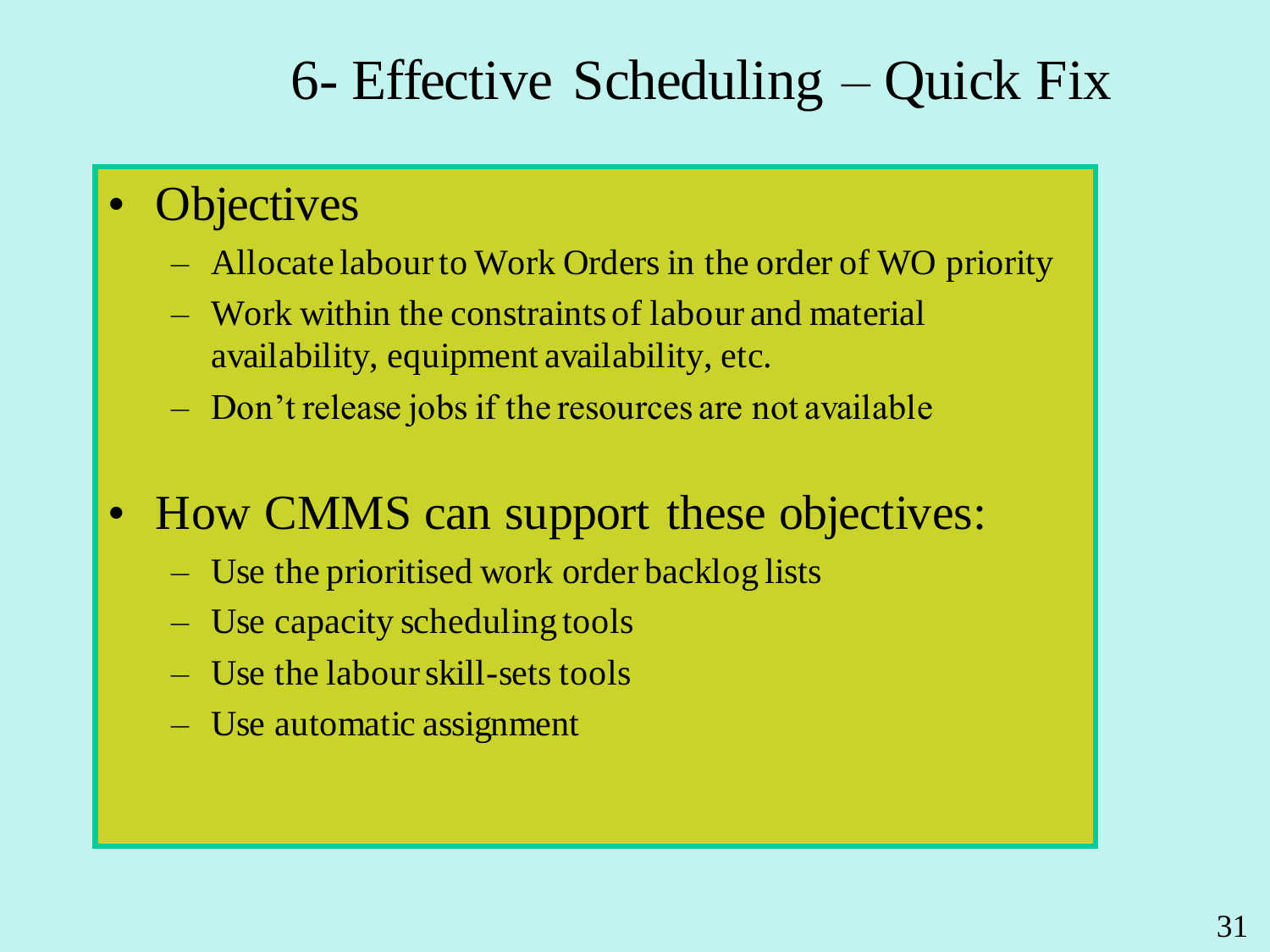## 7- PM Compliance – Quick Fix

- **Objectives** 
	- Perform PM tasks on time
	- Execute tasks completely and consistently
	- Do it right first time
	- Eliminate unnecessary PM's
- How CMMS can support these objectives:
	- Prioritize!
	- PM tracked within the overall work order backlog
	- Standard Job Plans define work requirements
	- Review WO's on closure for upgrade or elimination
	- Track rework (same job on same equipment within X days)
	- Set up performance measures and use CMMS to track results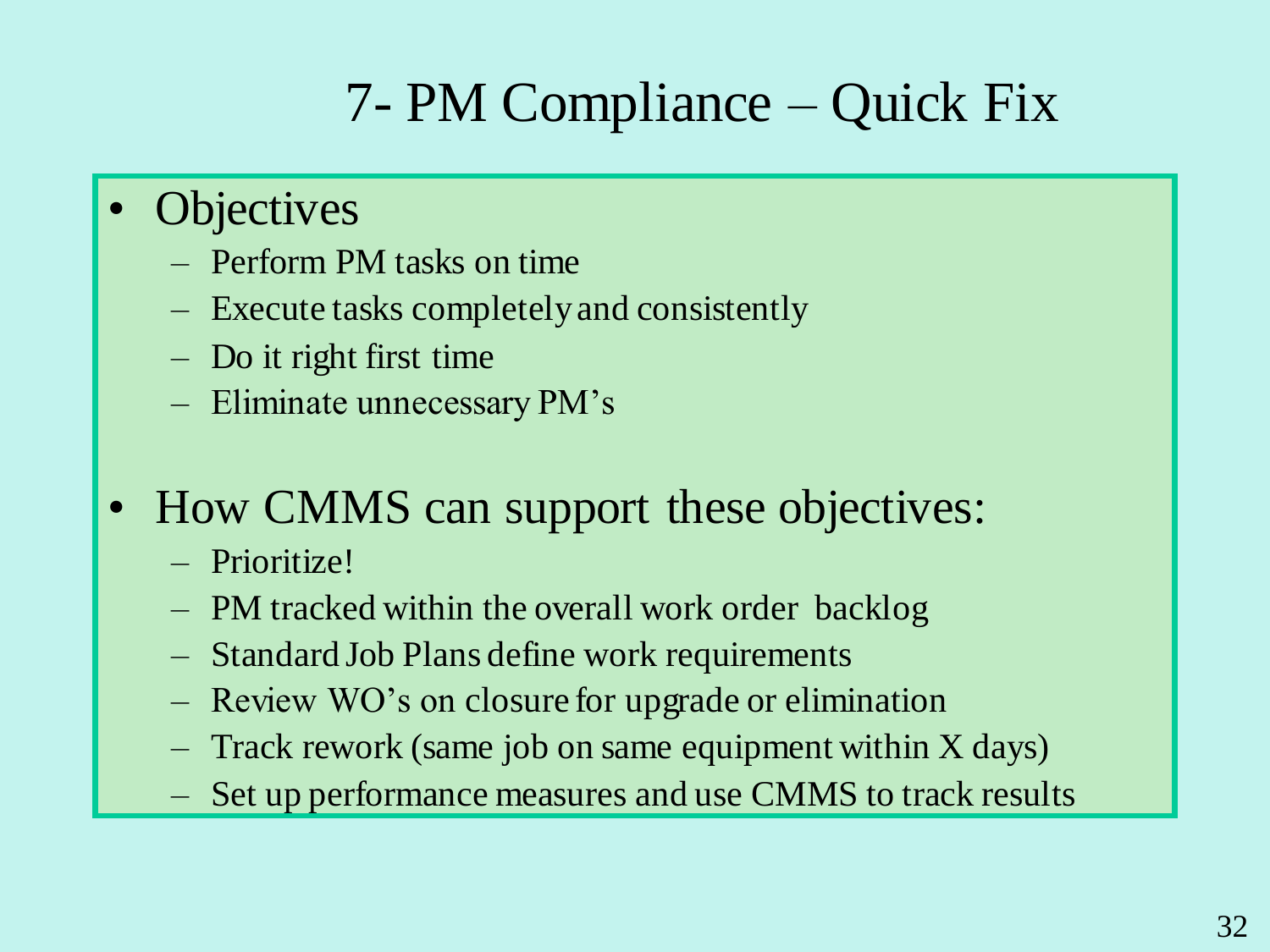#### 8- Performance Measurement – Quick Fix

- **Objectives** 
	- Set up KEY KPI's to measure the performance of your processes
	- Make the measurements meaningful at all points in the organization
	- Simple to calculate, simple to display
	- Focus on KPI's that prompt a change in behaviour
- How CMMS can support these objectives:
	- Source of data for performance measurement / Dashboard
	- Automatic reports and graphs
	- Create regular WO's to cover KPI data collection and analysis
	- Delete KPI's that prompt no action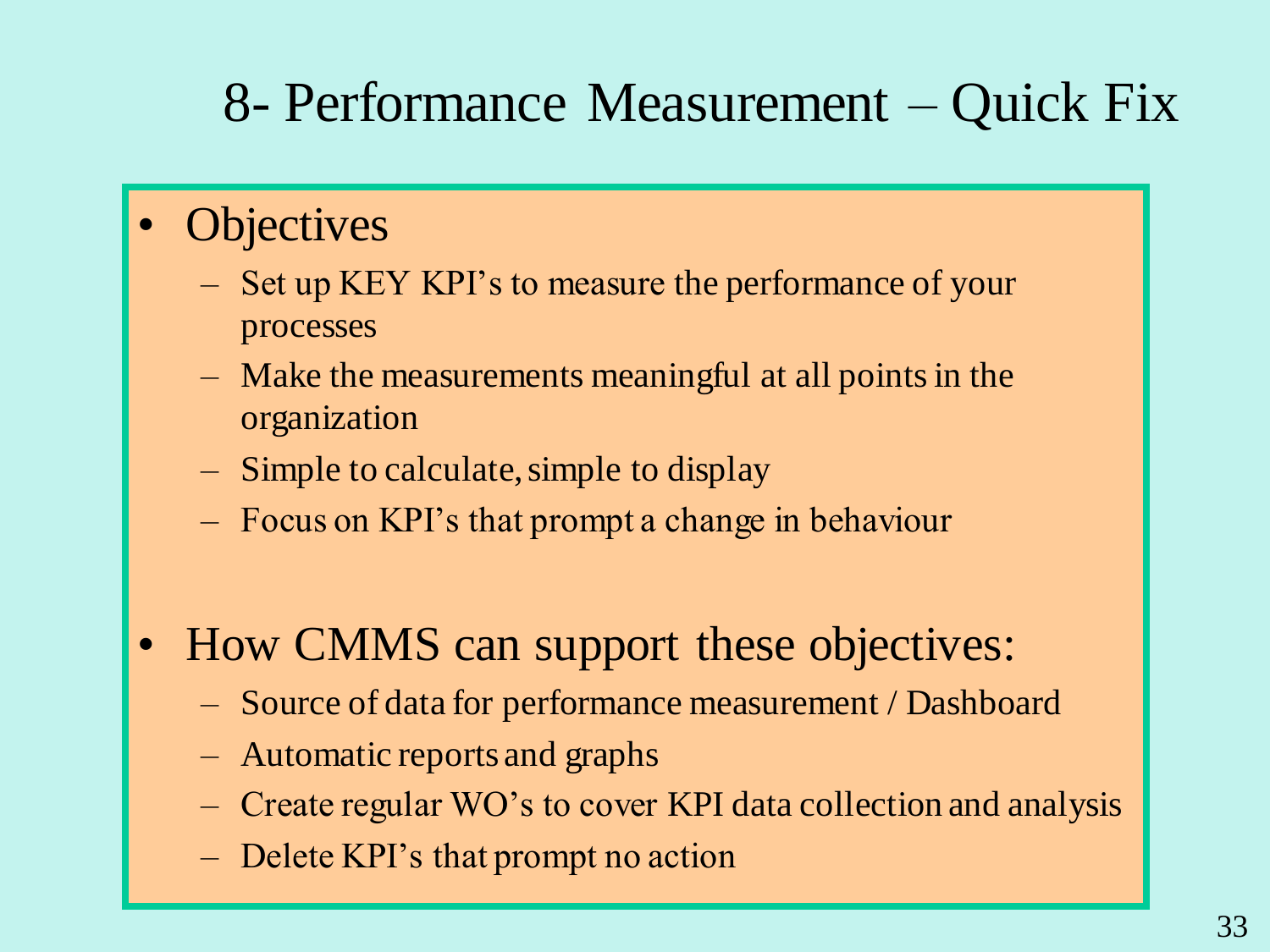## 9- Backlog Management – Quick Fix

#### Objective:

- To track and prioritise work backlog
- Keep backlog in front of everyone
- Make sure it does not overwhelm us
- Get priority jobs done bu eliminating roadblocks
- How CMMS helps:
	- Updated and Reported weekly
	- Focus on action required to resolve backlogged items
	- Review anything over 30 days Dump anything over 90 days??
	- Sort by priority and by type
	- Use CMMS to automatically increase the priority?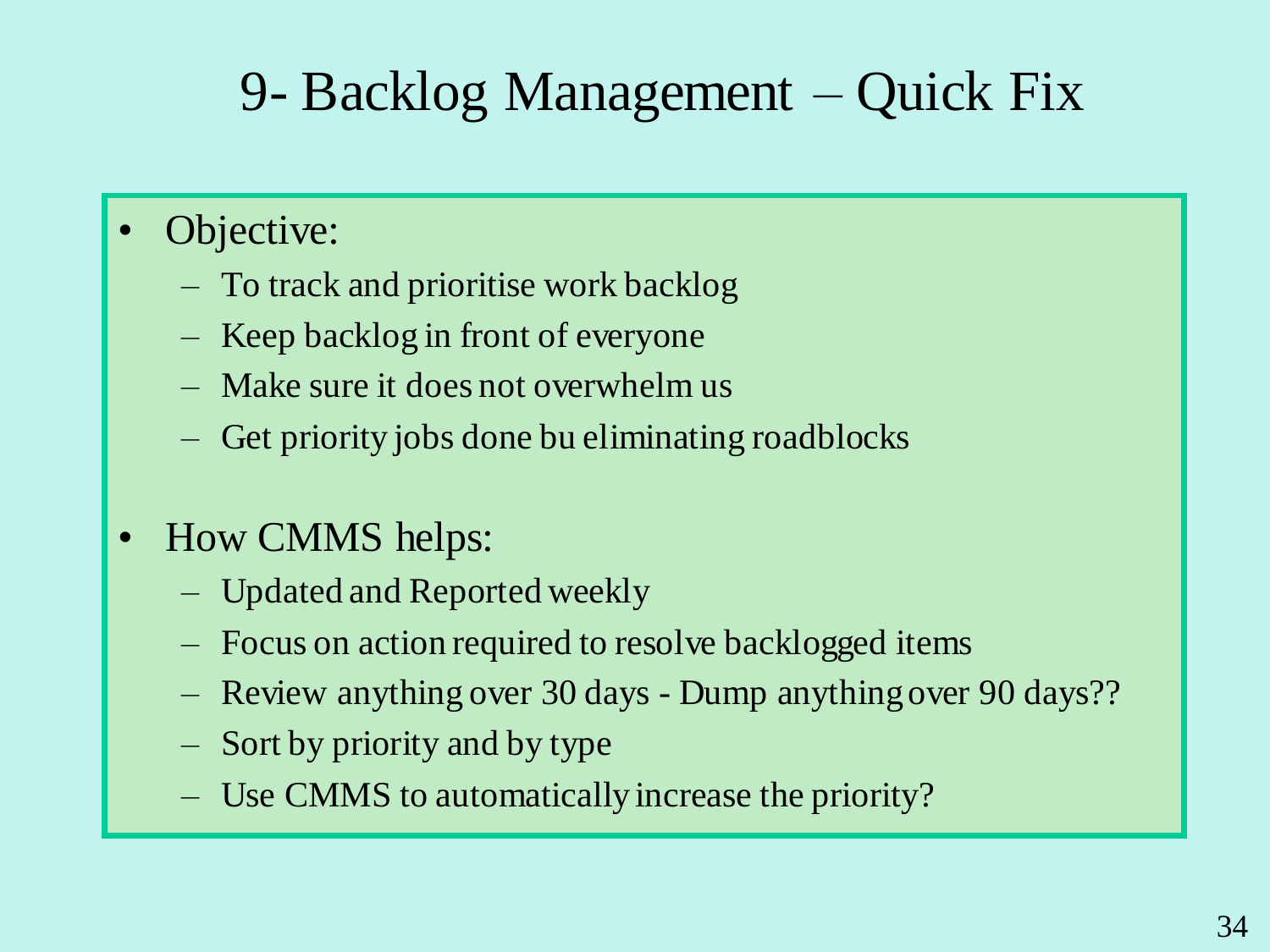#### 10- Maintenance Tactics – Quick Fix

- **Objective** 
	- Do the right work to the right equipment at the right time
	- Use RCM thinking for Tactic Selection
- How CMMS can help:
	- Use it to plan time-based, meter-based, and condition-based maintenance activities
	- Standard Best Practice WO's for Correctives
	- Provide historical records of cost, reliability, and failures
	- Analyse for potential improvements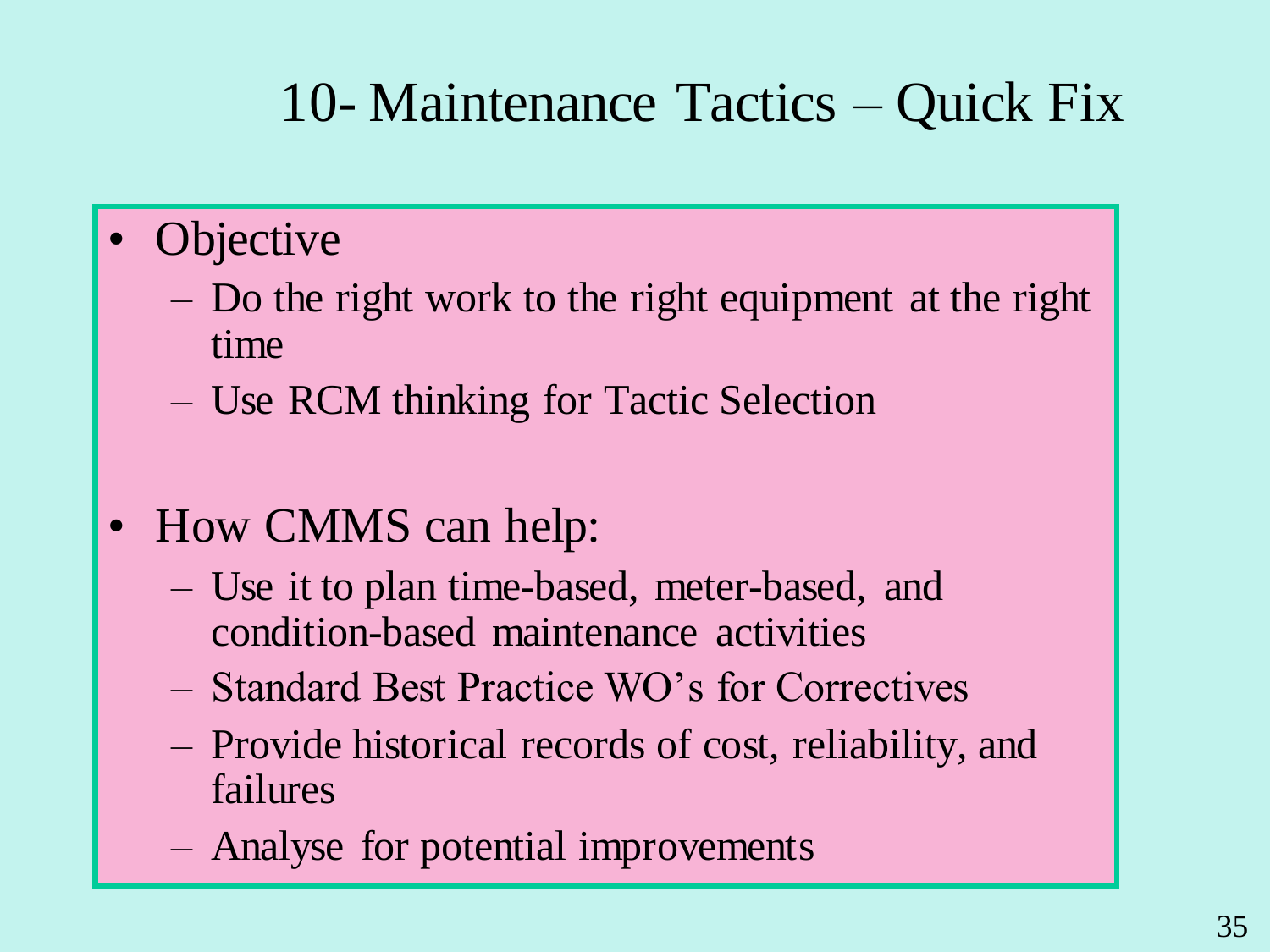## 11- Inventory – Quick Fix

#### **Objectives**

- Provide a high level of service to support maintenance and operating activities
- Minimize the volume of stock kept on the shelves

#### • How CMMS can help:

- Integrating process with maintenance planning prompts forecasting of PM material requirements
- Use EOQ algorithms, and ABC analysis
- Use CMMS to identify and eliminate duplicates and standardize parts
- JIT Delivery from warehouse to jobsite based on pre-released work order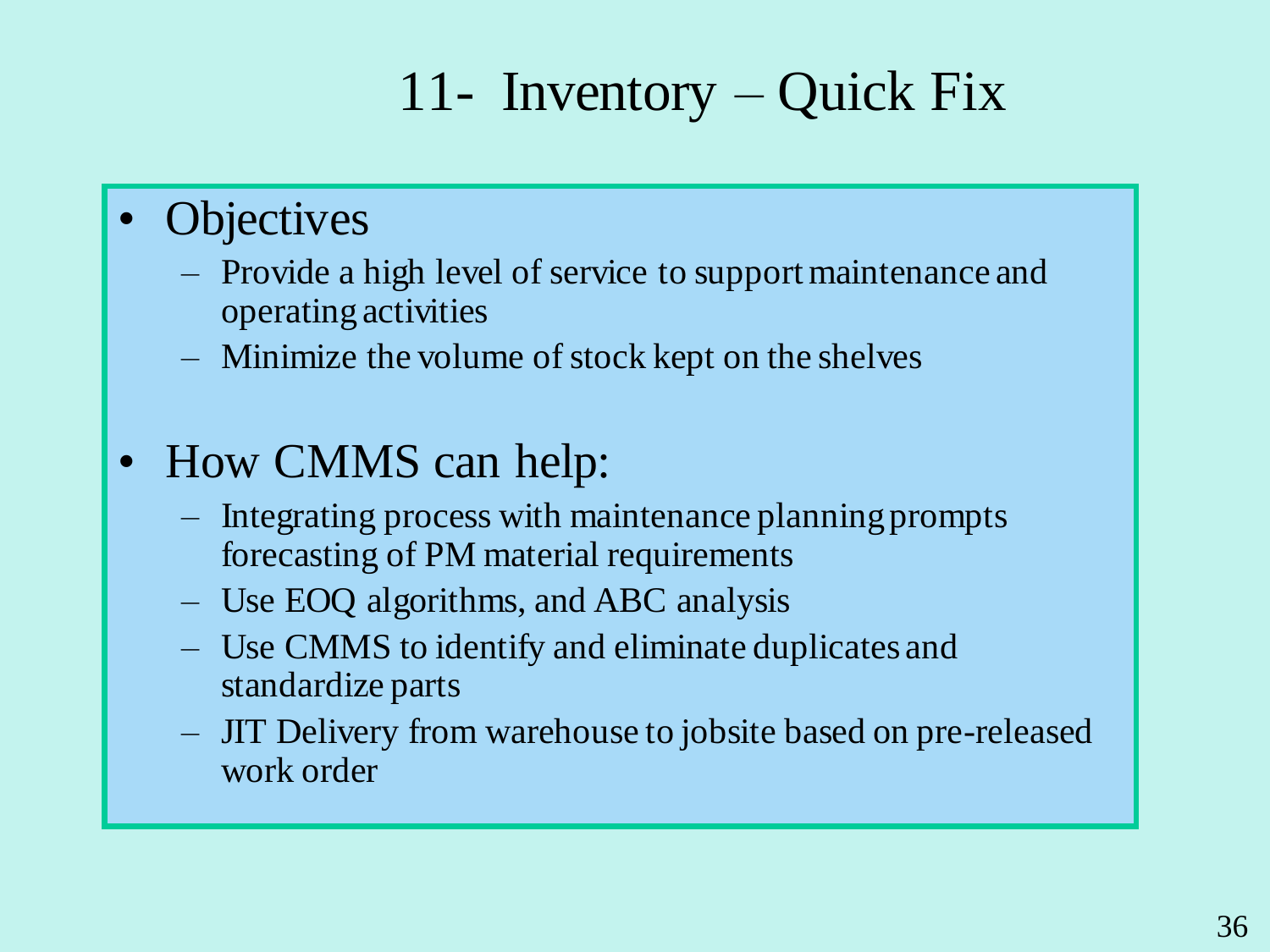## 12- Procurement – Quick Fix

- Objectives
	- Smarter Buying
	- Cheaper Buying
	- Just-in-time Buying
- How CMMS can support these objectives:
	- Vendor analysis
	- Delivery times
	- Pricing Agreements
	- Vendor consolidation
	- Spend time thinking rather than pushing paper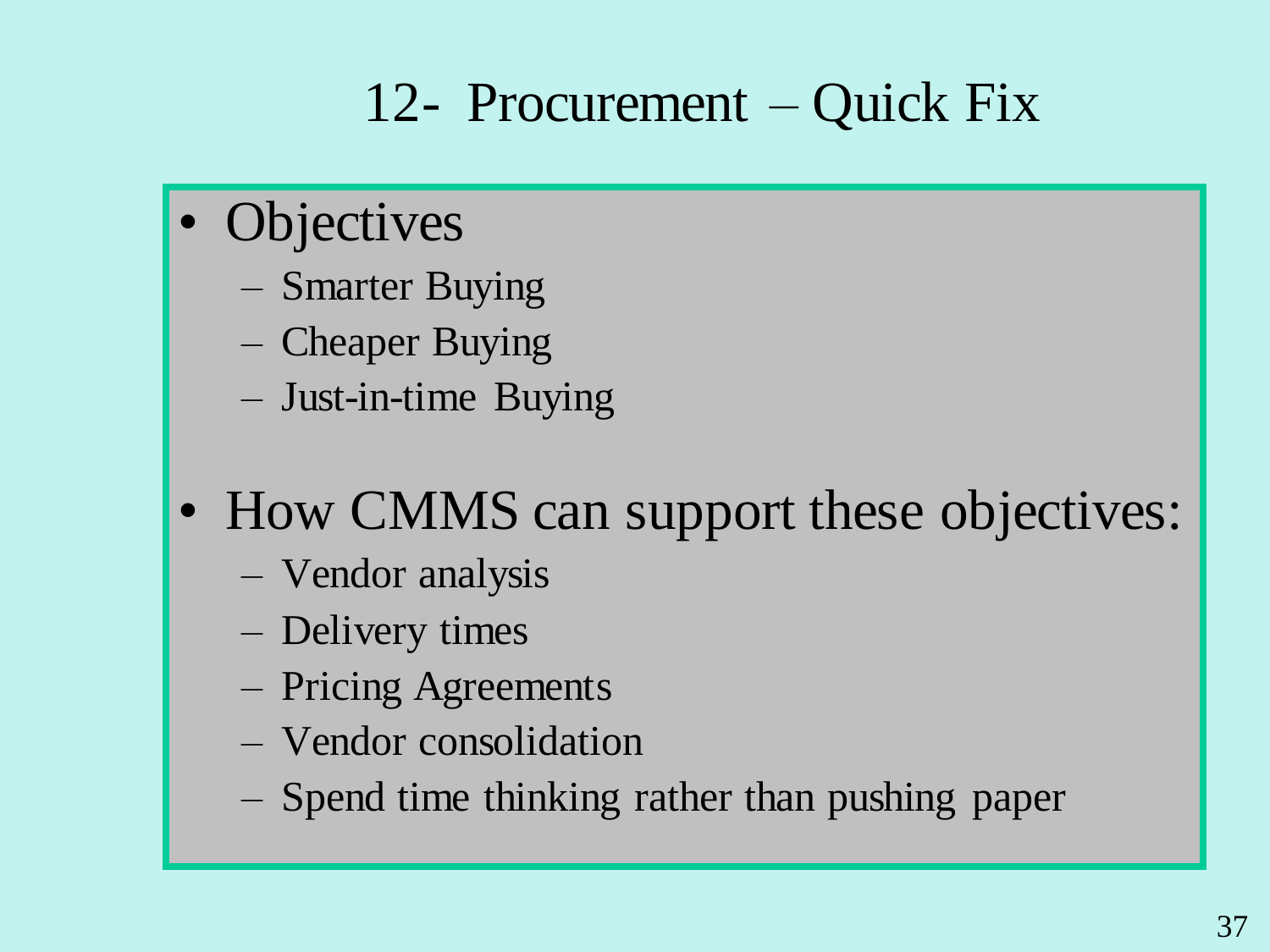### Barriers to improved Maintenance Systems effectiveness

- Not enough Management pull
- No one person accountable for driving systems performance improvement
- Inadequate user training
- Poor quality reports mask what is really going on
- Systems used as tool to streamline admin tasks (Phase 1 or 2); no clear initiative to get to Phases 3 and 4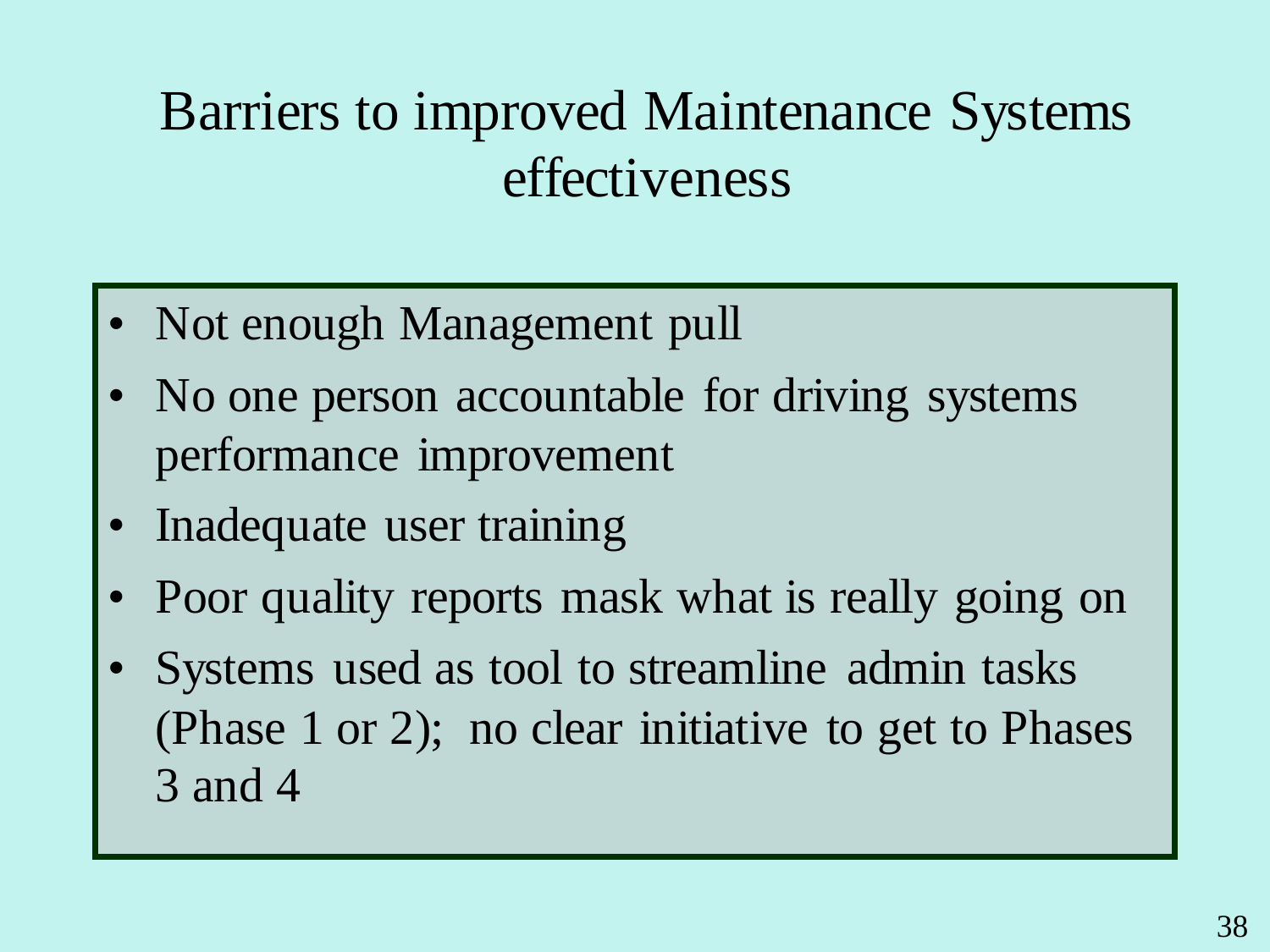#### Case Study | CMMS Improvements -1

|     | <b>Senior Management View</b>                                                          | <b>DETAILS</b>                                                                                             |                                 |
|-----|----------------------------------------------------------------------------------------|------------------------------------------------------------------------------------------------------------|---------------------------------|
| 1.1 | <b>Improved cost and</b><br>quality of maintenance                                     | Share Organization's "best practice"<br>through standardized work orders<br>and work procedures            |                                 |
| 1.2 | <b>Reduced cash investment</b><br>in spare parts                                       | Integrated materials management<br>function with work management;<br>just-in-time parts, standardize parts |                                 |
| 1.3 | <b>Reduced breakdowns,</b><br>increased uptime, higher<br>production<br>predictability | Improved PM program<br>management, improved data for<br>failure analysis and failure prediction            | <b>Values</b><br><b>Steps</b>   |
| 1.4 | <b>Reduced problem of</b><br>replacing retiring<br>technical staff                     | Standardized work processes,<br>improved quality of available<br>information                               | <b>Costs</b><br><b>Benefits</b> |
| 1.5 | <b>KPI's and Improved</b><br><b>Performance</b><br><b>Management</b>                   | Higher quality, more consist-ent data<br>reports and analysis; inter-plant<br>comparisons                  |                                 |
| 1.6 | <b>Reduced risk</b>                                                                    | Remove concentration of systems<br>knowledge in one retiring person                                        | 39                              |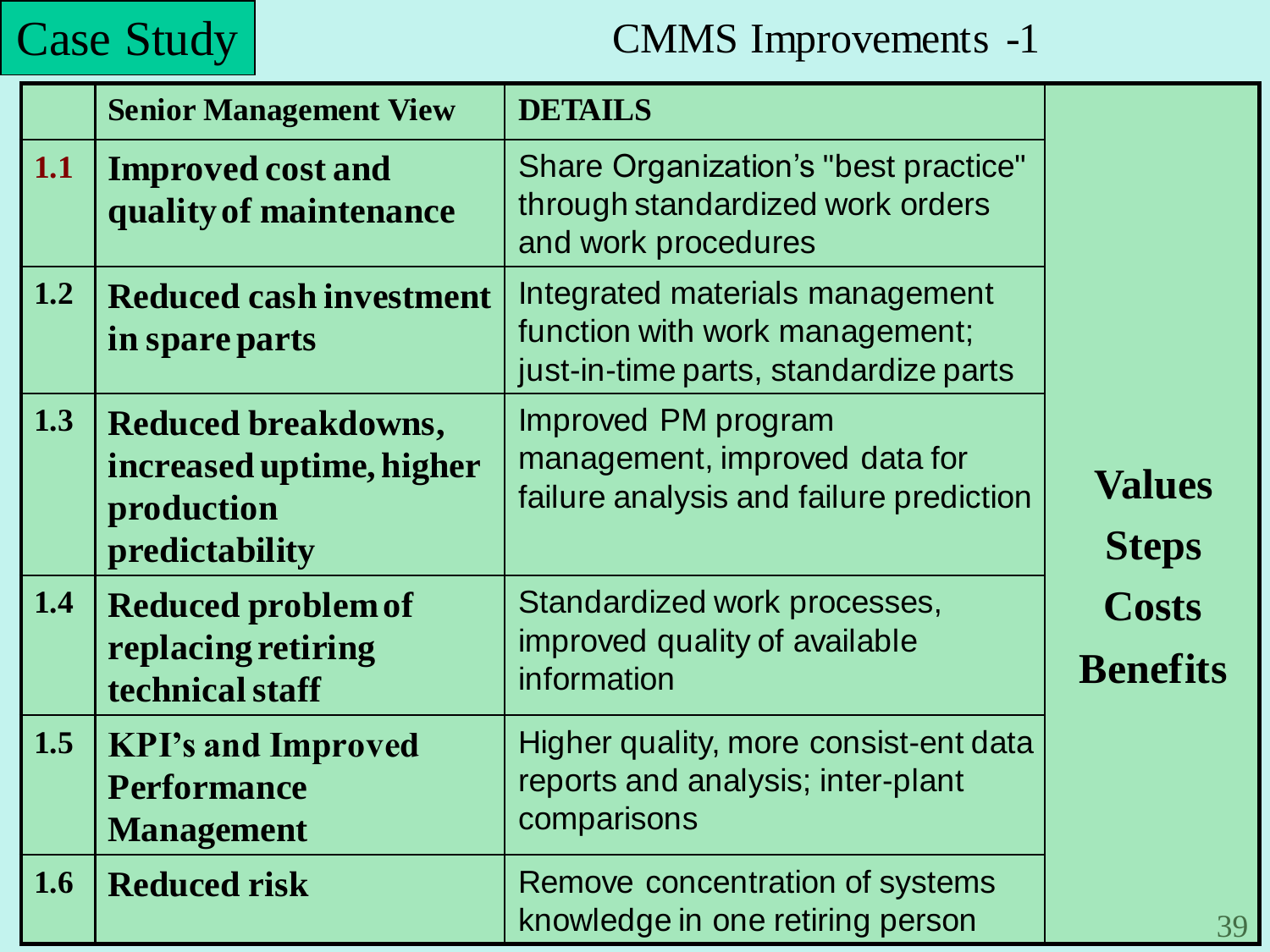

#### Case Study | CMMS Improvements - 2

|     | <b>Middle</b><br><b>Management View</b>                 | <b>DETAILS</b>                                                                                                                                                                     |                                        |
|-----|---------------------------------------------------------|------------------------------------------------------------------------------------------------------------------------------------------------------------------------------------|----------------------------------------|
| 2.1 | <b>Better matching of</b><br>information and<br>results | Higher quality, more consistent reports and<br>analysis; accurate and reliable KPI's;<br>comparisons between production units                                                      |                                        |
| 2.2 | <b>Improved Asset</b><br>management                     | Improved reliability analysis, reduced<br>downtime, improved failure prediction.                                                                                                   |                                        |
| 2.3 | <b>Improved</b><br>manpower<br>productivity             | Better planning and scheduling reduces<br>overtime and wait time. Use of workflow to<br>merge, consolidate, streamline and eliminate<br>work functions                             | <b>Values</b><br><b>Steps</b><br>Costs |
| 2.4 | <b>Improved focus on</b><br>high cost items             | Integrated costing module tracks costs to<br>equipment or component, and to type of work,<br>breakdowns                                                                            | <b>Benefits</b>                        |
| 2.5 | <b>Better failure</b><br>prevention                     | Automated analysis and reporting tools<br>provides more time for investigative work.<br>Improved PM program. Improved adoption of<br>reliability methodology through link with RCM |                                        |
| 2.6 | <b>Lower system</b><br>admin costs                      | PC based system versus mainframe                                                                                                                                                   | 40                                     |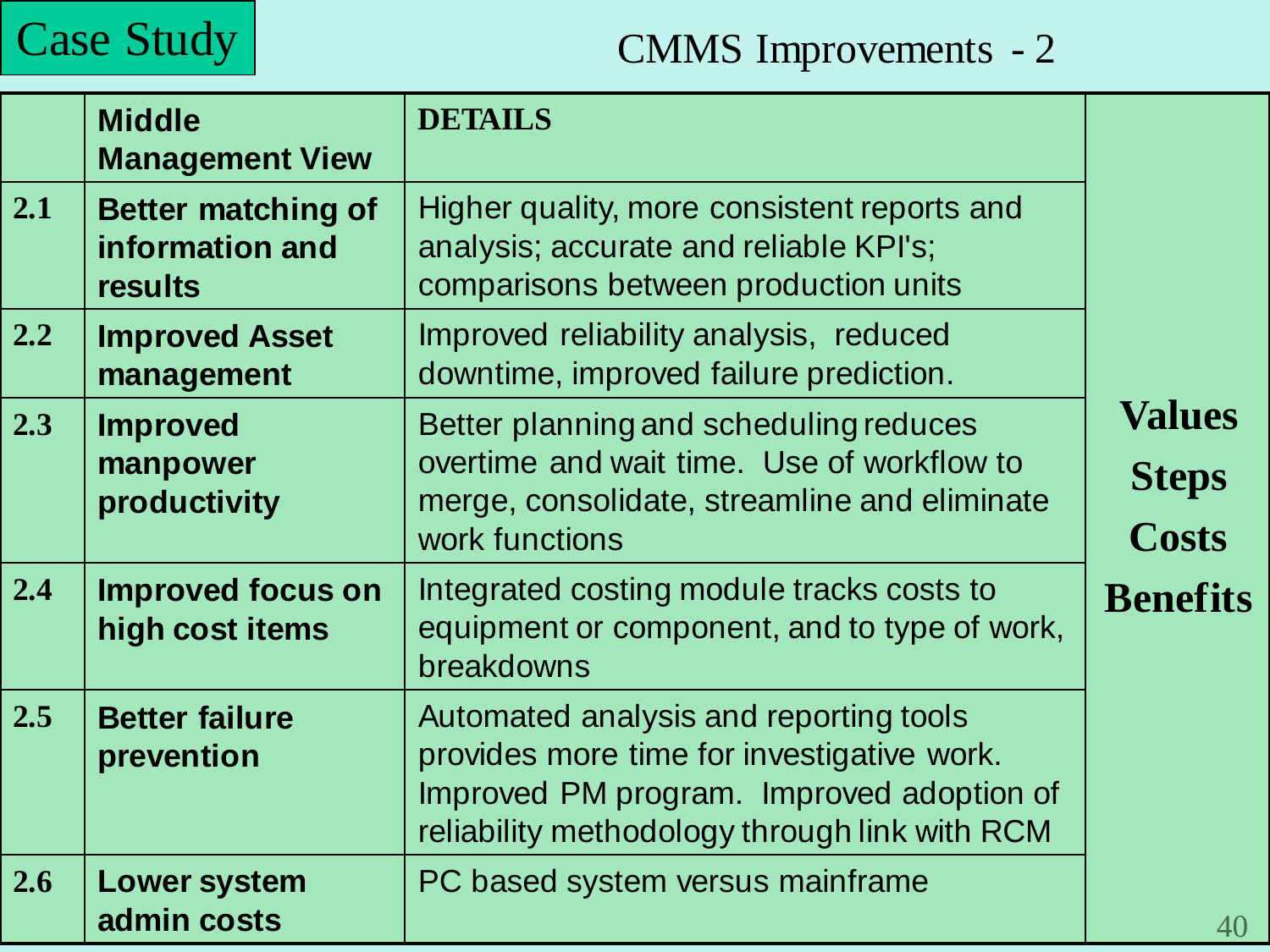

#### CMMS Improvements -3

|       | <b>Users View</b>                                           | <b>DETAILS</b>                                                                                                                                          |                               |
|-------|-------------------------------------------------------------|---------------------------------------------------------------------------------------------------------------------------------------------------------|-------------------------------|
| 3.1   | <b>Better focus on</b><br>productive work                   | The right materials at the right place at the<br>right time; reduced wait time for materials;<br>better scheduling to avoid weekend and<br>evening work |                               |
| $3.2$ | <b>Improved work quality</b>                                | Better quality work packages, improved<br>access to task instructions, drawings etc                                                                     | <b>Values</b><br><b>Steps</b> |
| 3.3   | <b>Safer workplace</b>                                      | Easier access to safety information and<br>scheduling of safety inspectors                                                                              | <b>Costs</b>                  |
| 3.4   | More uptime through<br>shorter diagnosis and<br>repair time | Faster and more consistent analysis,<br>shared data, shared procedures                                                                                  | <b>Benefits</b>               |
| 3.5   | <b>Less time required</b><br>running the system             | Faster data search, faster report<br>generation, faster design of new reports,<br>automation of business flows                                          |                               |
| 3.6   | More time to do more<br>interesting work                    | Reduced administrative time means more<br>analysis and investigation time                                                                               |                               |